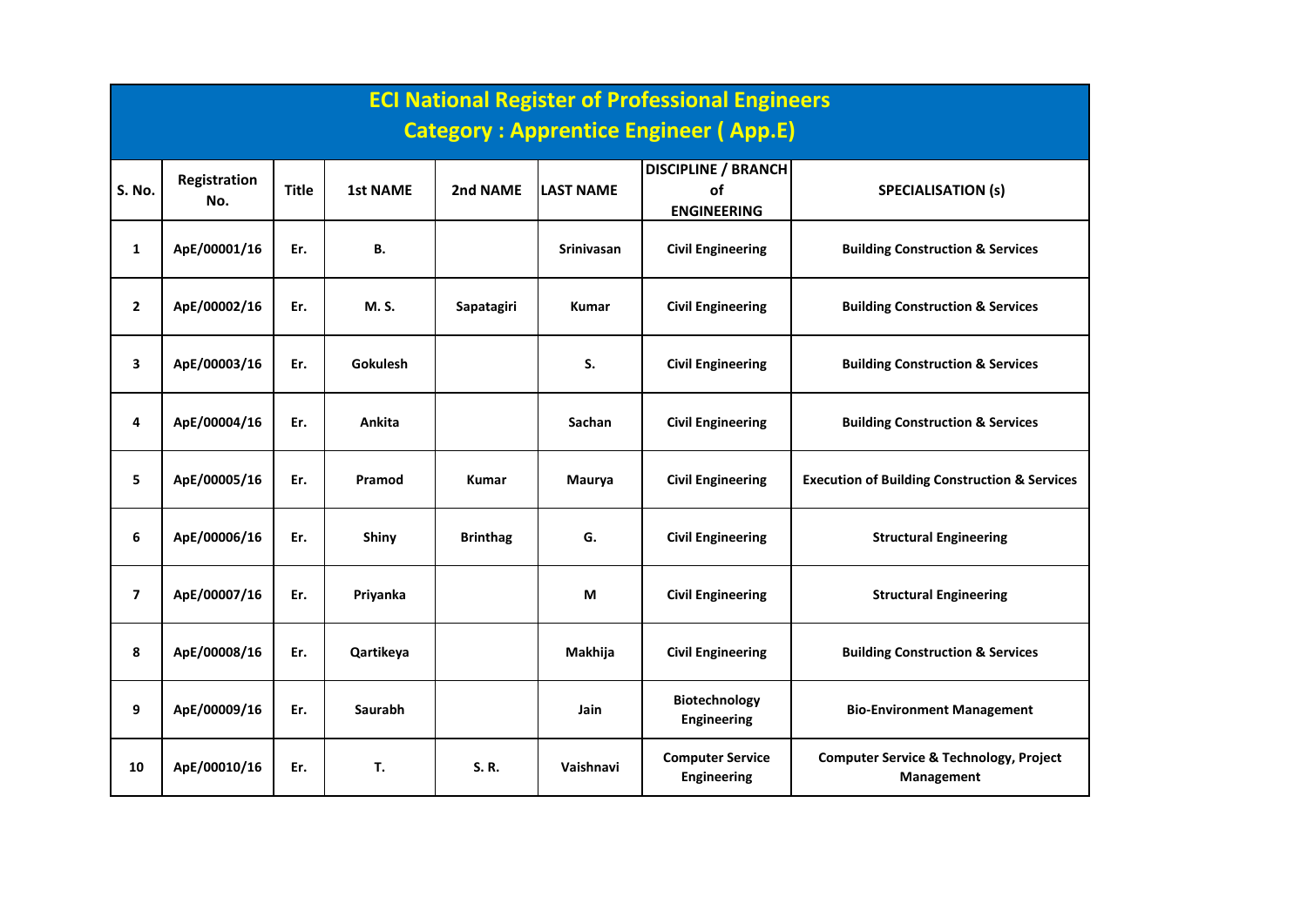| 11 | ApE/00011/16 | Er. | <b>Vivek</b>       | <b>Kumar</b>   | Pandey          | MechanicalEngineering         | <b>Mechanical -Project Management</b>                      |
|----|--------------|-----|--------------------|----------------|-----------------|-------------------------------|------------------------------------------------------------|
| 12 | ApE/00012/16 | Er. | Rai                | Sahib          | Singh           | <b>Mechanical Engineering</b> | <b>Trenchless Technology</b>                               |
| 13 | ApE/00013/16 | Er. | Hemlata            |                | Garg            | <b>Electrical Engineering</b> | Designing & Installation of Instrumentation of<br>Projects |
| 14 | ApE/00014/16 | Er. | v.                 | <b>Krishna</b> | <b>Murthy</b>   | <b>Civil Engineering</b>      | <b>Construction of Building &amp; Services</b>             |
| 15 | ApE/00015/16 | Er. | Ankit              |                | Jaiswal         | <b>Civil Engineering</b>      | <b>Construction of Building &amp; Services</b>             |
| 16 | ApE/00016/16 | Er. | А.                 |                | <b>Sharmila</b> | <b>Civil Engineering</b>      | <b>Construction of Building &amp; Services</b>             |
| 17 | ApE/00017/16 | Er. | Priyadharshini     |                | V.              | <b>Civil Engineering</b>      | <b>Construction of Building &amp; Services</b>             |
| 18 | ApE/00018/16 | Er. | S.                 | Tamil          | <b>Selvan</b>   | <b>Civil Engineering</b>      | <b>Construction of Building &amp; Services</b>             |
| 19 | ApE/00019/16 | Er. | М.                 | Ramesh         | <b>Kumar</b>    | <b>Civil Engineering</b>      | <b>Construction of Building &amp; Services</b>             |
| 20 | ApE/00020/16 | Er. | <b>Balakumaran</b> |                | J.              | <b>Civil Engineering</b>      | Quantity<br><b>Surveying</b>                               |
| 21 | ApE/00021/16 | Er. | Arun               |                | Singh           | <b>Civil Engineering</b>      | <b>Building Construction &amp; Services</b>                |
| 22 | ApE/00022/16 | Er. | Avnish             |                | Yadav           | <b>Civil Engineering</b>      | <b>Building Construction &amp; Services</b>                |
| 23 | ApE/00023/16 | Er. | Abhay              | Pratap         | Singh           | <b>Civil Engineering</b>      | <b>Building Construction &amp; Services</b>                |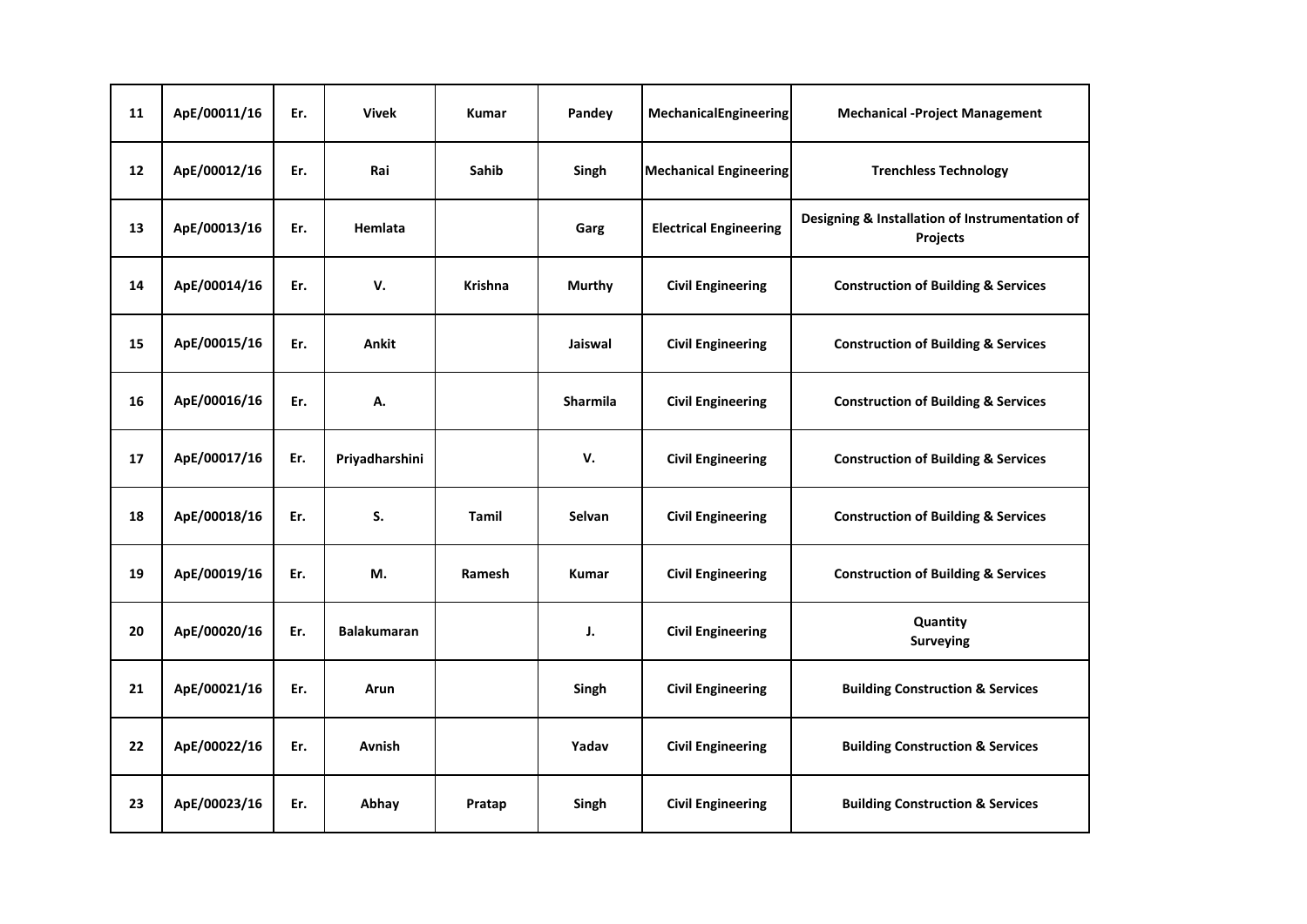| 24 | ApE/00024/16 | Er. | Pratik        | Kumar        | Kashyap       | <b>Civil Engineering</b> | <b>Execution of Mechanical Services in</b><br>Construction. |
|----|--------------|-----|---------------|--------------|---------------|--------------------------|-------------------------------------------------------------|
| 25 | ApE/00025/16 | Er. | <b>Vishal</b> | <b>Dutt</b>  | <b>Tiwari</b> | <b>Civil Engineering</b> | <b>Execution of Mechanical Services in</b><br>Construction. |
| 26 | ApE/00026/16 | Er. | В.            | Kannan       |               | <b>Civil Engineering</b> | <b>Construction of Building &amp; Services</b>              |
| 27 | ApE/00027/16 | Er. | Meenashi      | Sundharam    | К.            | <b>Civil Engineering</b> | <b>Construction of Building &amp; Services</b>              |
| 28 | ApE/00028/16 | Er. | Pazhanivelu   | C.           |               | <b>Civil Engineering</b> | <b>Construction of Building &amp; Services</b>              |
| 29 | ApE/00029/16 | Er. | Vignesh       | <b>Kumar</b> | E.            | <b>Civil Engineering</b> | <b>Construction of Building &amp; Services</b>              |
| 30 | ApE/00030/16 | Er. | Thangavel     |              | R.            | <b>Civil Engineering</b> | <b>Building Construction &amp; Services</b>                 |
| 31 | ApE/00031/16 | Er. | <b>Dinesh</b> |              | К.            | <b>Civil Engineering</b> | <b>Building Construction &amp; Services</b>                 |
| 32 | ApE/00032/16 | Er. | RajeshWaran   |              | К.            | <b>Civil Engineering</b> | <b>Structural Engineering</b>                               |
| 33 | ApE/00033/16 | Er. | T.            | Anand        | <b>Kumar</b>  | <b>Civil Engineering</b> | <b>Building Construction &amp; Services</b>                 |
| 34 | ApE/00034/16 | Er. | Lalith        | Ashwin       | RA            | <b>Civil Engineering</b> | <b>Building Construction &amp; Services</b>                 |
| 35 | ApE/00035/16 | Er. | Anbarasan     |              | E.            | <b>Civil Engineering</b> | <b>Building Construction &amp; Services</b>                 |
| 36 | ApE/00036/16 | Er. | Sha           | <b>Nawas</b> | N.            | <b>Civil Engineering</b> | <b>Building Construction &amp; Services</b>                 |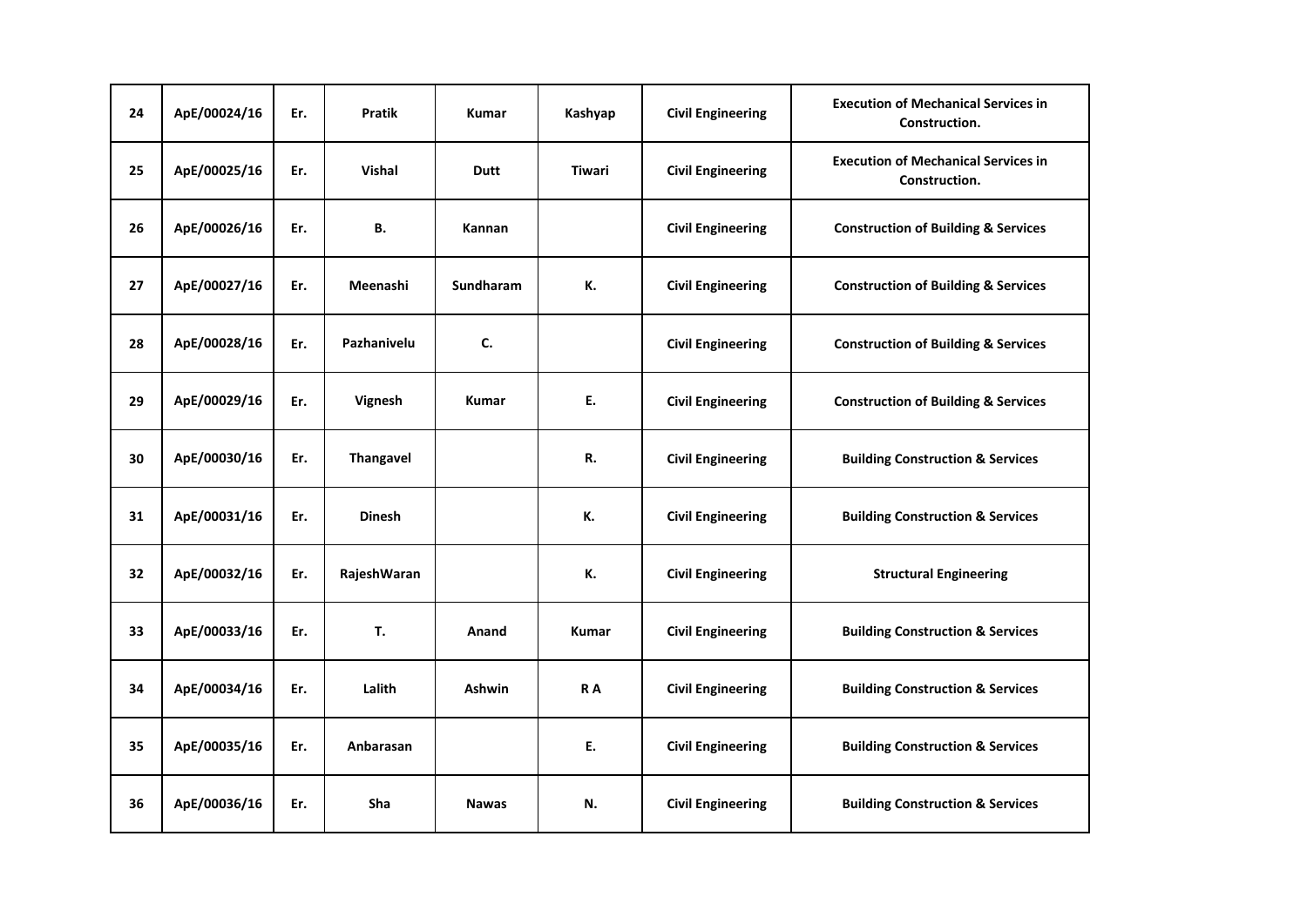| 37 | ApE/00037/16 | Er. | <b>Nirmal</b>        |             | S.R.           | <b>Civil Engineering</b> | <b>Construction Engineering</b>                          |
|----|--------------|-----|----------------------|-------------|----------------|--------------------------|----------------------------------------------------------|
| 38 | ApE/00038/16 | Er. | Palanisamy           |             | Ρ.             | <b>Civil Engineering</b> | <b>Structural Engineering</b>                            |
| 39 | ApE/00039/16 | Er. | <b>Tamil</b>         | Selvam      | В.             | <b>Civil Engineering</b> | <b>Building &amp; Services' Construction Engineering</b> |
| 40 | ApE/00040/16 | Er. | Jagdish              | Chandra     | Pant           | <b>Civil Engineering</b> | <b>Building &amp; Services' Construction Engineering</b> |
| 41 | ApE/00041/16 | Er. | М.                   |             | Kannan         | <b>Civil Engineering</b> | <b>Teaching</b>                                          |
| 42 | ApE/00042/16 | Er. | Sivalakshmanan       |             | М.             | <b>Civil Engineering</b> | <b>Building &amp; Services' Construction Engineering</b> |
| 43 | ApE/00043/16 | Er. | S.                   | Muthu       | <b>Kumar</b>   | <b>Civil Engineering</b> | <b>Building &amp; Services' Construction Engineering</b> |
| 44 | ApE/00044/16 | Er. | Ankit                | Sachan      |                | <b>Civil Engineering</b> | <b>Highway Surveying</b>                                 |
| 45 | ApE/00045/16 | Er. | V.                   | Karthikeyan |                | <b>Civil Engineering</b> | <b>Building &amp; Services' Construction Engineering</b> |
| 46 | ApE/00046/16 | Er. | V. Vinoth            |             | <b>Shankar</b> | <b>Civil Engineering</b> | <b>Building &amp; Services' Construction Engineering</b> |
| 47 | ApE/00047/16 | Er. | Christophershya<br>m |             | F.             | <b>Civil Engineering</b> | <b>Building &amp; Services' Construction Engineering</b> |
| 48 | ApE/00048/16 | Er. | Precilla             | Angeline    | Rani. P.       | <b>Civil Engineering</b> | <b>Building &amp; Services' Construction Engineering</b> |
| 49 | ApE/00049/16 | Er. | R.                   |             | Amarnath       | <b>Civil Engineering</b> | <b>Building &amp; Services' Construction Engineering</b> |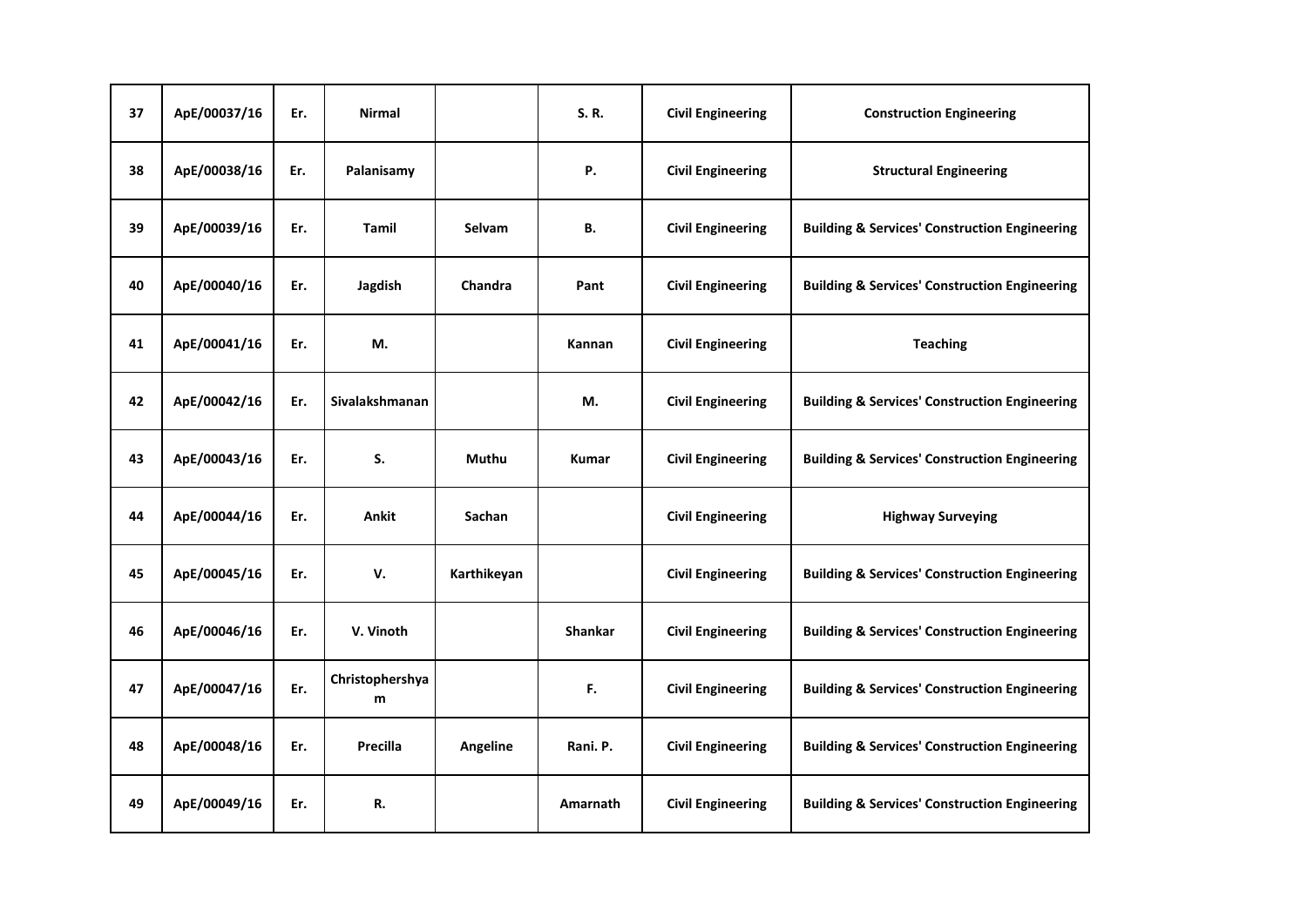| 50 | ApE/00050/16 | Er. | R.          |                 | Saravanan       | <b>Civil Engineering</b>                                  | <b>Building &amp; Services' Construction Engineering</b>                                              |
|----|--------------|-----|-------------|-----------------|-----------------|-----------------------------------------------------------|-------------------------------------------------------------------------------------------------------|
| 51 | ApE/00051/16 | Er. | М.          |                 | <b>Ramadoss</b> | <b>Civil Engineering</b>                                  | <b>Building &amp; Services' Construction Engineering</b>                                              |
| 52 | ApE/00052/16 | Er. | R.          | Rajasekar       |                 | <b>Civil Engineering</b>                                  | <b>Building &amp; Services' Construction Engineering</b>                                              |
| 53 | ApE/00053/16 | Er. | Х.          | Arvintherasan   |                 | <b>Civil Engineering</b>                                  | <b>Building &amp; Services' Construction Engineering</b>                                              |
| 54 | ApE/00054/16 | Er. | Vaibhav     |                 | Gupta           | <b>Civil Engineering</b>                                  | <b>Road and Highways Engineering</b>                                                                  |
| 55 | ApE/00055/16 | Er. | Pranay      |                 | Saxena          | <b>Civil Engineering</b>                                  | <b>Building &amp; Services' Construction Engineering,</b><br><b>B.M.L.T Engineering and Surveying</b> |
| 56 | ApE/00056/16 | Er. | Suman       | <b>Dutta</b>    |                 | <b>Electrical Engineering</b>                             | <b>Electrical Wiring in Buildings and Services</b>                                                    |
| 57 | ApE/00057/16 | Er. | J.          | <b>Saravana</b> | <b>Kumar</b>    | <b>Electrical &amp; Electronics</b><br><b>Engineering</b> | <b>Electrical Wiring in Buildings and Services</b>                                                    |
| 58 | ApE/00058/16 | Er. | Karthikeyan |                 | C.              | <b>Civil Engineering</b>                                  | <b>Construction of Buildings &amp; Services</b>                                                       |
| 59 | ApE/00059/16 | Er. | Shivani     |                 |                 | <b>Civil Engineering</b>                                  | <b>Skill Development</b>                                                                              |
| 60 | ApE/00060/16 | Er. | Sekaran     | <b>M.K.</b>     | М.              | <b>Civil Engineering</b>                                  | <b>Surveying</b>                                                                                      |
| 61 | ApE/00061/16 | Er. | <b>Shah</b> | Parth           | Dipakbhai       | <b>Civil Engineering</b>                                  | <b>Construction of Buildings &amp; Services and</b><br><b>Valuation</b>                               |
| 62 | ApE/00062/16 | Er. | Prashanth   | Joseph Marian   | <b>Richard</b>  | <b>Civil Engineering</b>                                  | <b>Construction of Buildings &amp; Services</b>                                                       |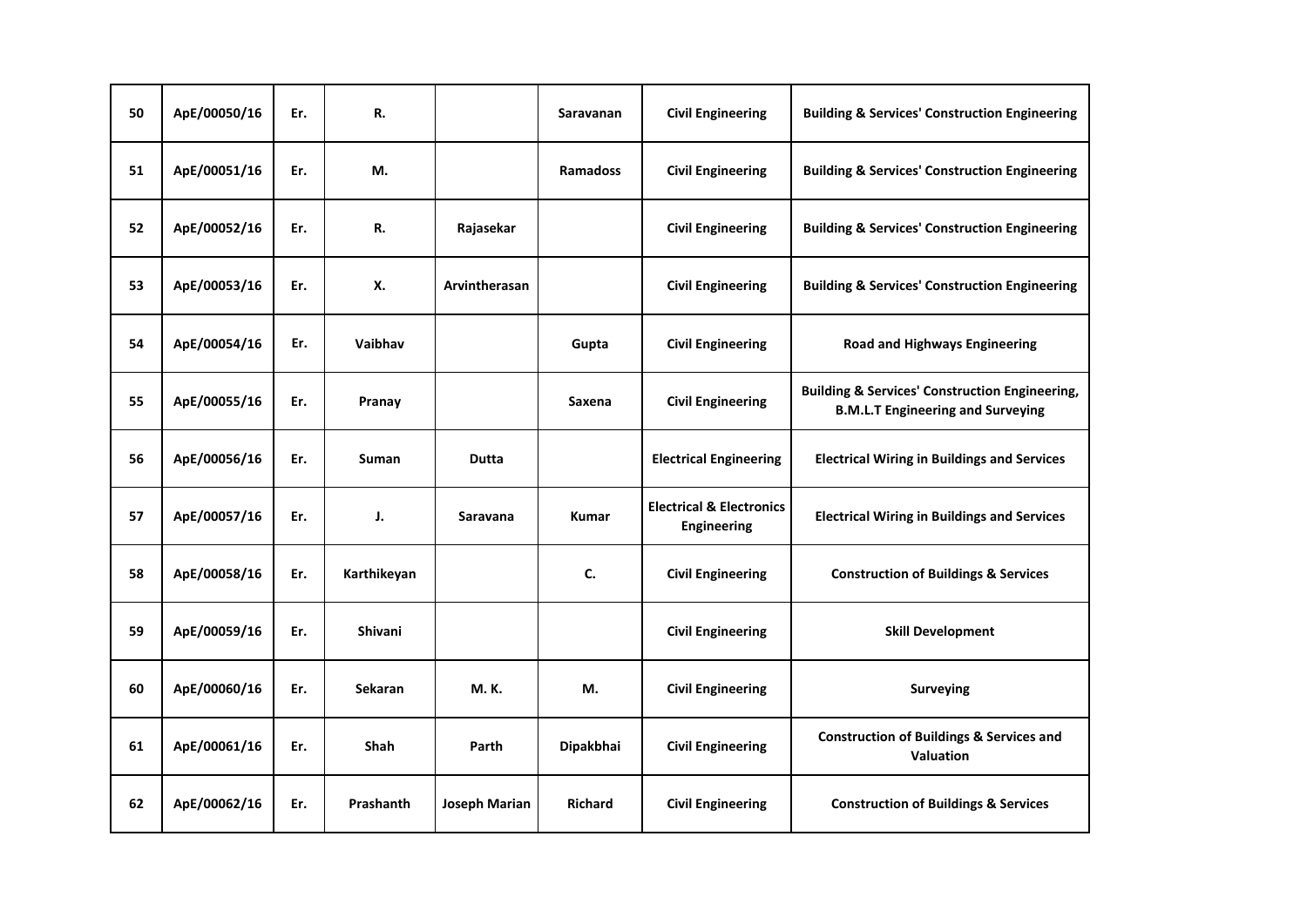| 63 | ApE/00063/16 | Er. | Prashant       |                    | Singh             | <b>Civil Engineering</b> | <b>Construction of Buildings and Services, Project</b><br>Management              |
|----|--------------|-----|----------------|--------------------|-------------------|--------------------------|-----------------------------------------------------------------------------------|
| 64 | ApE/00064/16 | Er. | <b>Shriram</b> |                    | S.                | <b>Civil Engineering</b> | <b>Construction of Buildings &amp; Services, Structural</b><br><b>Engineering</b> |
| 65 | ApE/00065/16 | Er. | Suresh         | <b>Kumar</b>       | S.                | <b>Civil Engineering</b> | <b>Construction of Buildings &amp; Services</b>                                   |
| 66 | ApE/00066/16 | Er. | Karan          | <b>Girishkumar</b> | Patel             | <b>Civil Engineering</b> | <b>Construction of Buildings &amp; Services</b>                                   |
| 67 | ApE/00067/16 | Er. | <b>Mistry</b>  | <b>Rohitkumar</b>  | <b>Manharlal</b>  | <b>Civil Engineering</b> | <b>Estimation Engineering</b>                                                     |
| 68 | ApE/00068/16 | Er. | Parth          | Hitendrabhai       | Desai             | <b>Civil Engineering</b> | <b>Contract Management, Construction of</b><br><b>Buildings &amp; Services</b>    |
| 69 | ApE/00069/16 | Er. | Lad            | <b>Tanviben</b>    | Kishorbhai        | <b>Civil Engineering</b> | <b>Contracts Management</b>                                                       |
| 70 | ApE/00070/16 | Er. | Lad            | Anjana             | Ramanbhai         | <b>Civil Engineering</b> | <b>Contracts Management</b>                                                       |
| 71 | ApE/00071/16 | Er. | Patel          | <b>Dhaval</b>      | <b>Dineshbhai</b> | <b>Civil Engineering</b> | <b>Contracts Management</b>                                                       |
| 72 | ApE/00072/16 | Er. | Patel          | <b>Rahulkumar</b>  | <b>Manharbhai</b> | <b>Civil Engineering</b> | <b>Construction of Buildings &amp; Services</b>                                   |
| 73 | ApE/00073/16 | Er. | <b>Mistry</b>  | Kinjal             | Vinodbhai         | <b>Civil Engineering</b> | <b>Construction of Buildings &amp; Services</b>                                   |
| 74 | ApE/00074/16 | Er. | Nar            | Punam              | <b>Eknath</b>     | <b>Civil Engineering</b> | <b>Construction of Buildings &amp; Services</b>                                   |
| 75 | ApE/00075/16 | Er. | R.             | <b>Thamizh</b>     | <b>Thendral</b>   | <b>Civil Engineering</b> | <b>Buildings and Services Construction Drawings</b>                               |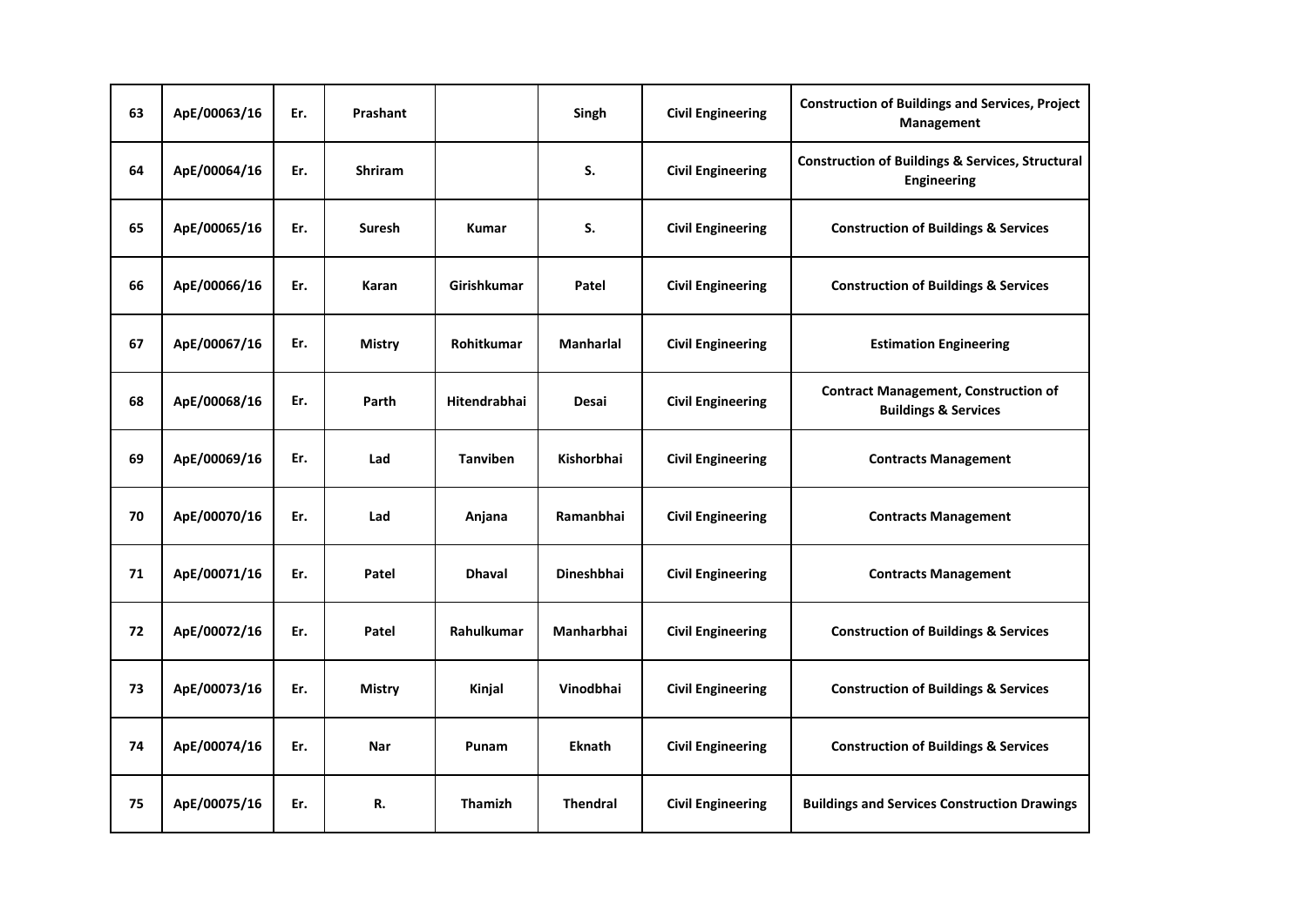| 76 | ApE/00076/16 | Er. | Aathishnarayana<br>n |                 | <b>R.</b> R.     | <b>Civil Engineering</b>                                            | <b>Structural Engineering, Construction of</b><br><b>Buildings and Services</b> |
|----|--------------|-----|----------------------|-----------------|------------------|---------------------------------------------------------------------|---------------------------------------------------------------------------------|
| 77 | ApE/00077/16 | Er. | <b>Akil</b>          | Annamalai       | G. A.            | <b>Civil Engineering</b>                                            | <b>Construction of Buildings &amp; Services</b>                                 |
| 78 | ApE/00078/16 | Er. | Digvijay             | <b>Shrikant</b> | <b>Kothalkar</b> | <b>Civil Engineering</b>                                            | <b>Structural Engineering</b>                                                   |
| 79 | ApE/00079/16 | Er. | Sagar                | Chaturbhuj      | <b>Balani</b>    | <b>Civil Engineering</b>                                            | <b>Structural Engineering</b>                                                   |
| 80 | ApE/00080/16 | Er. | Ankit                |                 | <b>Sharma</b>    | <b>Civil Engineering</b>                                            | <b>Construction of Building and Services</b>                                    |
| 81 | ApE/00081/16 | Er. | Abhinav              |                 | <b>Mishra</b>    | <b>Civil Engineering</b>                                            | <b>Construction of Buildings and Services</b>                                   |
| 82 | ApE/00082/16 | Er. | <b>Sushish</b>       |                 | <b>Kumar</b>     | <b>Civil Engineering</b>                                            | <b>Construction of Buildings and Services</b>                                   |
| 83 | ApE/00083/16 | Er. | Laxmi                | Rajkishor       | Gangwani         | <b>Civil Engineering</b>                                            | <b>Environmental Engineering, Water Resources</b><br><b>Engineering</b>         |
| 84 | ApE/00084/16 | Er. | <b>Shah</b>          | Parth           |                  | <b>Bhadreshkumar Mechanical Engineering</b>                         | <b>Maintenance Engineering</b>                                                  |
| 85 | ApE/00085/16 | Er. | <b>Shah</b>          | <b>Dhrumit</b>  | Chetanbhai       | <b>Electrical Engineering</b>                                       | <b>Power Electronics &amp; Drives</b>                                           |
| 86 | ApE/00086/16 | Er. | <b>Biswajit</b>      |                 | Satapathy        | <b>Electronics &amp;</b><br>Telecommunication<br><b>Engineering</b> | Software Engineering, Signal Processing,<br><b>Artificial Intelligence</b>      |
| 87 | ApE/00087/16 | Er. | Rahul                |                 |                  | <b>Civil Engineering</b>                                            | <b>Construction of Buildings &amp; Services</b>                                 |
| 88 | ApE/00088/16 | Er. | Voditel              | Viraj           | <b>Suneel</b>    | <b>Civil Engineering</b>                                            | <b>Structural Engineering</b>                                                   |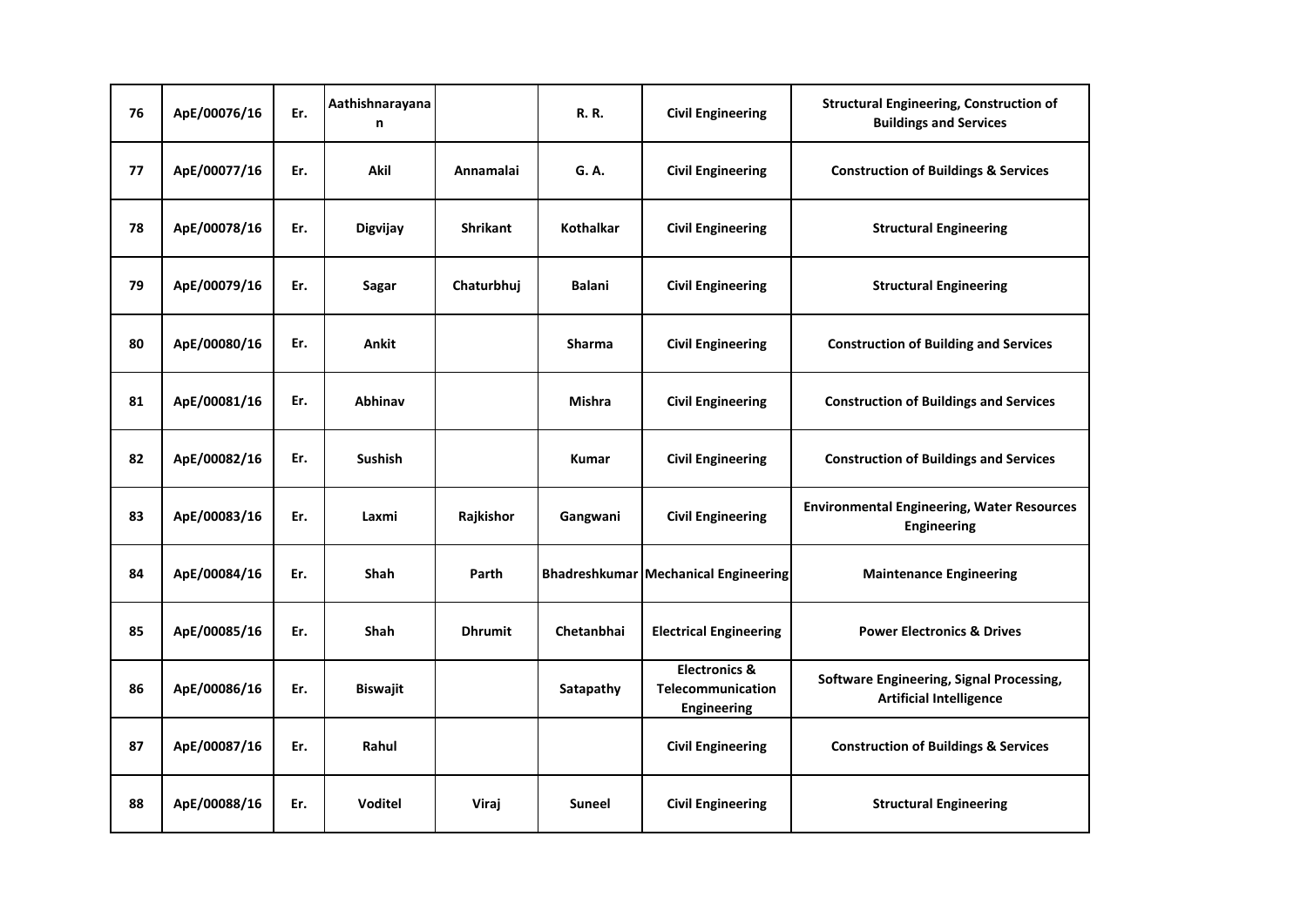| 89  | ApE/00089/16 | Er. | Anjali           |        | Gusain        | <b>Civil Engineering</b>    | <b>Construction of Buildings and Services</b> |
|-----|--------------|-----|------------------|--------|---------------|-----------------------------|-----------------------------------------------|
| 90  | ApE/00090/16 | Er. | Astha            |        | Paletha       | <b>Civil Engineering</b>    | <b>Construction of Buildings and Services</b> |
| 91  | ApE/00091/16 | Er. | Akshay           |        | Kothiyal      | <b>Civil Engineering</b>    | <b>Structural Engineering</b>                 |
| 92  | ApE/00092/16 | Er. | Gaurav           |        | <b>Binwal</b> | <b>Civil Engineering</b>    | <b>Structural Engineering</b>                 |
| 93  | ApE/00093/16 | Er. | Arun             |        | Uniyal        | <b>Civil Engineering</b>    | <b>Construction of Buildings and Services</b> |
| 94  | ApE/00094/16 | Er. | <b>Navneet</b>   |        | Sharma        | <b>Civil Engineering</b>    | <b>Construction of Buildings and Services</b> |
| 95  | ApE/00095/16 | Er. | М.               |        | Hariharan     | <b>Civil Engineering</b>    | <b>Construction of Buildings and Services</b> |
| 96  | ApE/00096/16 | Er. | Tejaswi          | Maruti | <b>Mane</b>   | <b>Civil Engineering</b>    | <b>Construction of Buildings and Services</b> |
| 97  | ApE/00097/16 | Er. | <b>Abuzar</b>    | Mohd.  | Iqbal         | <b>Civil Engineering</b>    | <b>Structural Engineering</b>                 |
| 98  | ApE/00098/16 | Mr. | <b>Kaku</b>      |        | Prakash       | <b>Civil Engineering</b>    | <b>Structural Engineering</b>                 |
| 99  | ApE/00099/16 | Er. | <b>Dhulipala</b> | Sai    | Sudhindra     | <b>Chemical Engineering</b> | <b>Production Engineering</b>                 |
| 100 | ApE/00100/16 | Er. | <b>MD</b>        | Ragib  | Sayeed        | <b>Civil Engineering</b>    | <b>Construction of Buildings and Services</b> |
| 101 | ApE/00101/16 | Er. | Syed             | Abid   | Mohiuddin     | <b>Civil Engineering</b>    | <b>Structural Engineering</b>                 |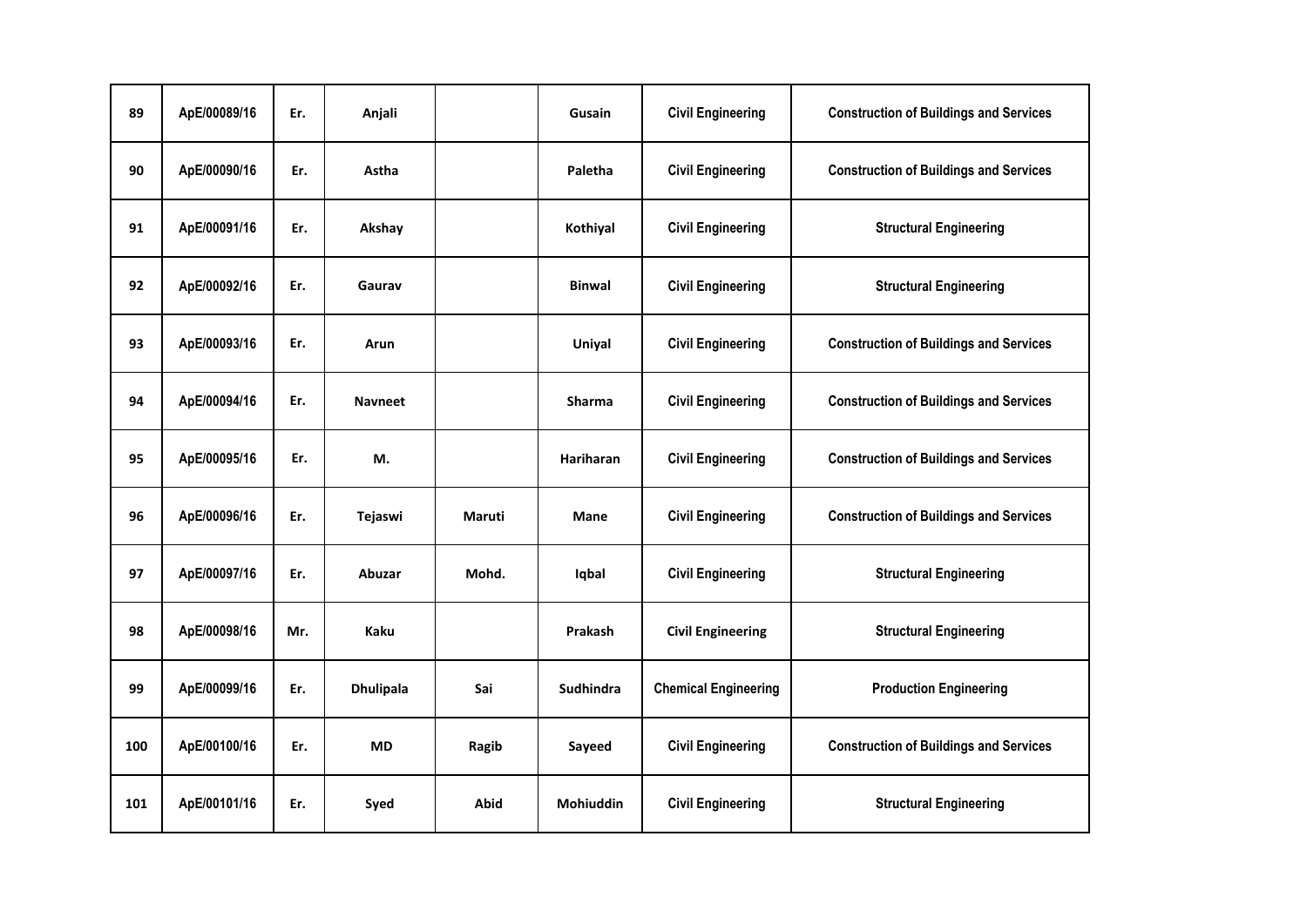| 102 | ApE/00102/16 | Er. | Praveen       | <b>Kumar</b>     | E                | <b>Civil Engineering</b>      | <b>Construction of Buildings and Services</b> |
|-----|--------------|-----|---------------|------------------|------------------|-------------------------------|-----------------------------------------------|
| 103 | ApE/00103/16 | Er. | <b>Suthar</b> | <b>Shailesh</b>  | Haribhai         | <b>Civil Engineering</b>      | <b>Construction of Buildings and Services</b> |
| 104 | ApE/00104/16 | Er. | Lingutla      | <b>Deva</b>      | <b>Kaushik</b>   | <b>Mechanical Engineering</b> | <b>Production Engineering</b>                 |
| 105 | ApE/00105/16 | Er. | <b>Vikram</b> |                  |                  | <b>Civil Engineering</b>      | <b>Structural Engineering</b>                 |
| 106 | ApE/00106/16 | Er. | Onkar         | Gangadhar        | <b>Kumbhar</b>   | <b>Civil Engineering</b>      | <b>Structural Engineering</b>                 |
| 107 | ApE/00107/16 | Er. | Suraj         | Omprakash        | Lakhade          | <b>Civil Engineering</b>      | <b>Structural Engineering</b>                 |
| 108 | ApE/00108/16 | Er. | Swapnil       | <b>Shankar</b>   | <b>Meshram</b>   | <b>Civil Engineering</b>      | <b>Structural Engineering</b>                 |
| 109 | ApE/00109/16 | Er. | <b>Attal</b>  | <b>Abhishek</b>  | Ghanshyam        | <b>Civil Engineering</b>      | <b>Structural Engineering</b>                 |
| 110 | ApE/00110/16 | Er. | Sushilkumar   | <b>Budhanand</b> | Magade           | <b>Civil Engineering</b>      | <b>Structural Engineering</b>                 |
| 111 | ApE/00111/16 | Er. | М.            | Rakesh           |                  | <b>Information Technology</b> | <b>Information Technology</b>                 |
| 112 | ApE/00112/16 | Er. | Md.           | Rokibul          | <b>Islam</b>     | <b>Civil Engineering</b>      | <b>Construction of Buildings and Services</b> |
| 113 | ApE/00113/16 | Er. | Rajurkar      | Riya             | <b>Vittalrao</b> | <b>Civil Engineering</b>      | <b>Structural Engineering</b>                 |
| 114 | ApE/00114/16 | Er. | Prasad        | Vijay            | <b>Bahekar</b>   | <b>Civil Engineering</b>      | <b>Structural Engineering</b>                 |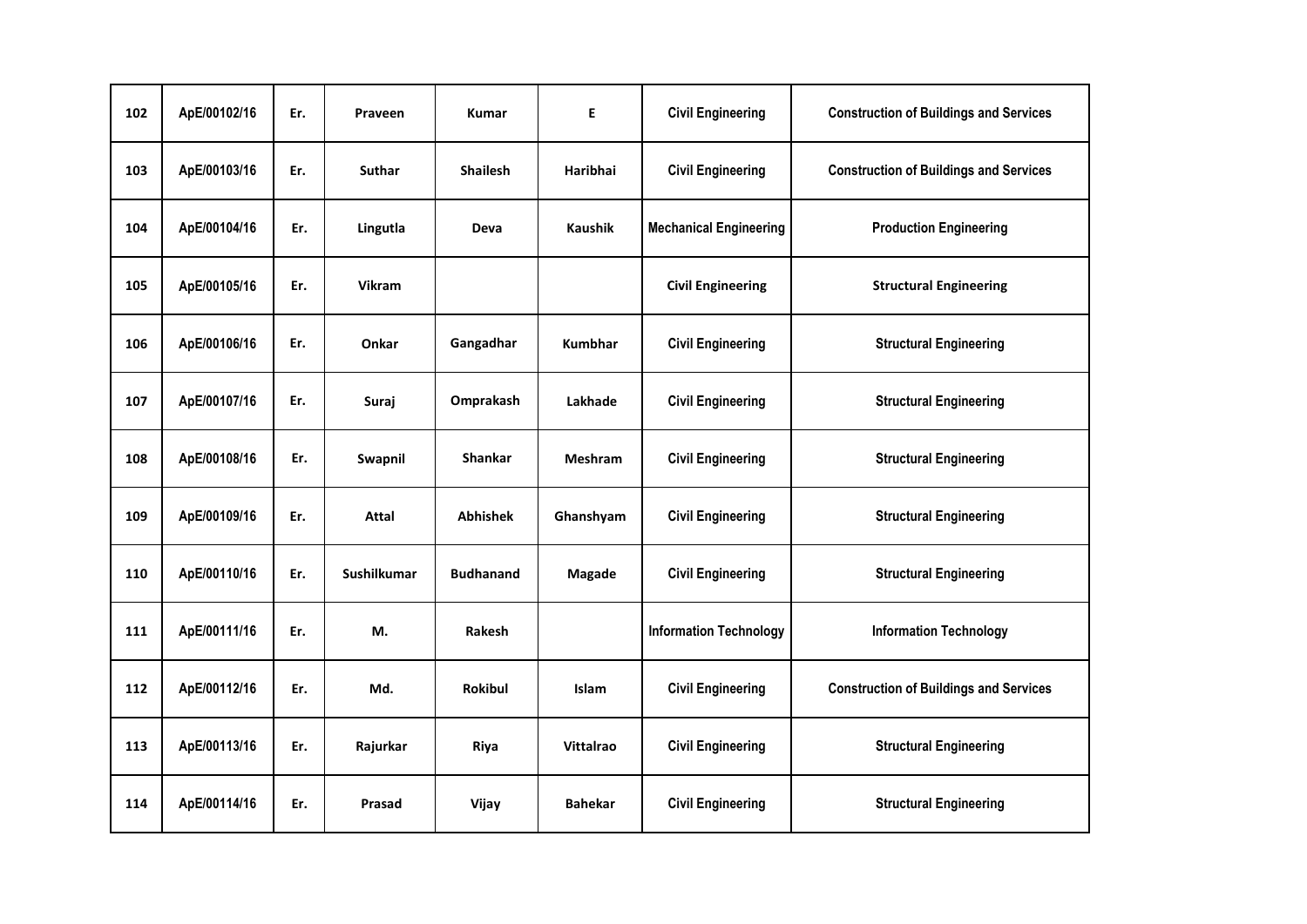| 115 | ApE/00115/16 | Er. | Dhananjay       | К.            | Singh        | <b>Civil Engineering</b>       | <b>Construction of Buildings and Services</b> |
|-----|--------------|-----|-----------------|---------------|--------------|--------------------------------|-----------------------------------------------|
| 116 | ApE/00116/16 | Er. | <b>Jitendra</b> | Vijay         | Meghrajani   | <b>Civil Engineering</b>       | <b>Structural Engineering</b>                 |
| 117 | ApE/00117/16 | Er. | Rujuta          | Avinash       | <b>Bhat</b>  | <b>Civil Engineering</b>       | <b>Structural Engineering</b>                 |
| 118 | ApE/00118/16 | Er. | <b>Sheik</b>    | <b>Dawood</b> | S.           | <b>Civil Engineering</b>       | <b>Structural Engineering</b>                 |
| 119 | ApE/00119/16 | Er. | Sethuraman      |               | V.           | <b>Civil Engineering</b>       | <b>Construction of Buildings and Services</b> |
| 120 | ApE/00120/16 | Er. | Abdul           | Salam         | А.           | <b>Civil Engineering</b>       | <b>Construction of Building Services</b>      |
| 121 | ApE/00121/16 | Er. | Mohan           |               | <b>Das</b>   | <b>Civil Engineering</b>       | <b>Construction of Buildings and Services</b> |
| 122 | ApE/00122/16 | Er. | A. V.           | <b>Bharat</b> | <b>Kumar</b> | <b>Civil Engineering</b>       | <b>Construction of Buildings and Services</b> |
| 123 | ApE/00123/16 | Er. | <b>Shri</b>     | Ram           | Sundar       | <b>Civil Engineering</b>       | <b>Construction of Buildings and Services</b> |
| 124 | ApE/00124/16 | Er. | <b>Sree</b>     | Niranjanaa    | Bose S.      | <b>Bio Medical Engineering</b> | <b>Bio Medical Engineering</b>                |
| 125 | ApE/00125/16 | Er. | <b>Mohammad</b> | Saleem        |              | <b>Civil Engineering</b>       | <b>Construction of Buildings and Services</b> |
| 126 | ApE/00126/16 | Er. | <b>Bandaru</b>  | Mani          | <b>Kumar</b> | <b>Civil Engineering</b>       | <b>Construction of Buildings and Services</b> |
| 127 | ApE/00127/16 | Er. | <b>Budidha</b>  | Ramkiran      | Reddy        | <b>Civil Engineering</b>       | <b>Construction of Buildings and Services</b> |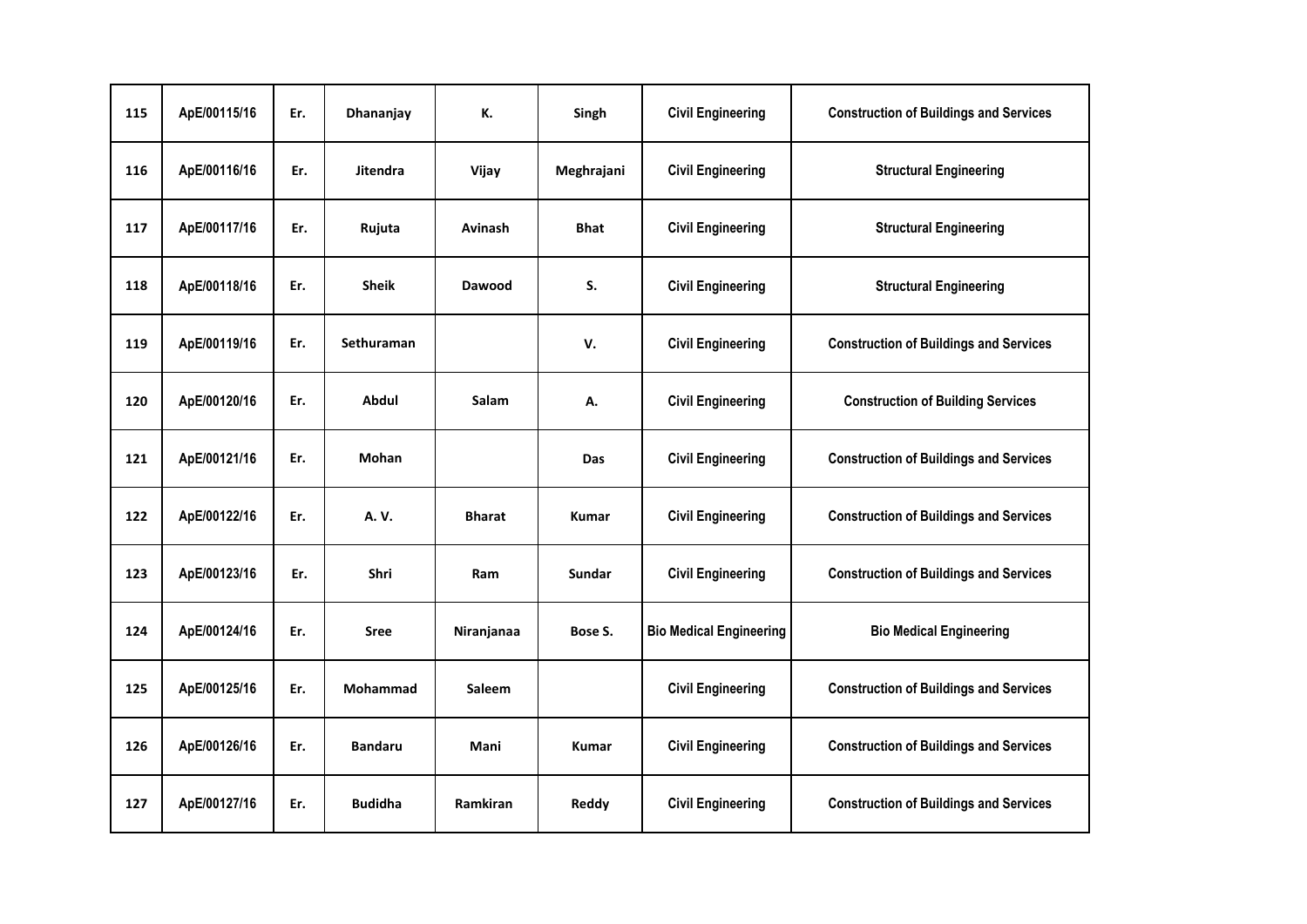| 128 | ApE/00128/16 | Er. | <b>Dirishe</b>     | <b>Kumar</b>        |               | Aeronautical<br>Engineering   | <b>Aircarft Design Engineering</b>             |
|-----|--------------|-----|--------------------|---------------------|---------------|-------------------------------|------------------------------------------------|
| 129 | ApE/00129/16 | Er. | Pankaj             |                     | Singla        | <b>Civil Engineering</b>      | <b>Construction of Buildings and Services</b>  |
| 130 | ApE/00130/16 | Er. | <b>Atyam Veera</b> | Venkata             | Satyanarayana | <b>Civil Engineering</b>      | <b>Structural Engineering</b>                  |
| 131 | ApE/00131/16 | Er. | Karpaganathan.     | В                   |               | <b>Civil Engineering</b>      | <b>Construction of Buildings and Services</b>  |
| 132 | ApE/00132/16 | Er. | <b>Mohamed</b>     | <b>Halith</b>       |               | <b>Civil Engineering</b>      | <b>Construction of Buildings and Services</b>  |
| 133 | ApE/00133/16 | Er. | Murugamani         |                     | R.            | <b>Civil Engineering</b>      | <b>Construction of Buildings and Services</b>  |
| 134 | ApE/00134/16 | Er. | Manikandan         |                     | D.            | <b>Civil Engineering</b>      | <b>Structural Engineering</b>                  |
| 135 | ApE/00135/16 | Er. | А.                 | Senthil             | Kumar         | <b>Civil Engineering</b>      | <b>Construction of Buildings and Services</b>  |
| 136 | ApE/00136/16 | Er. | Joseph             | <b>Marie Rock</b>   | Ι.            | <b>Civil Engineering</b>      | <b>Construction of Buildings and Services</b>  |
| 137 | ApE/00137/16 | Er. | Karri              | Durga Prasada       | Rao           | <b>Civil Engineering</b>      | <b>Water Supply Management and Engineering</b> |
| 138 | ApE/00138/16 | Er. | <b>Meher</b>       | <b>Bhanuprakash</b> | Gudela        | <b>Mechanical Engineering</b> | <b>Industrial Engineering</b>                  |
| 139 | ApE/00139/16 | Er. | Ρ.                 | <b>Sathish</b>      | <b>Kumar</b>  | <b>Civil Engineering</b>      | <b>Construction of Buildings and Services</b>  |
| 140 | ApE/00140/16 | Er. | Samwail            |                     | Siddiqui      | <b>Civil Engineering</b>      | <b>Structural Engineering</b>                  |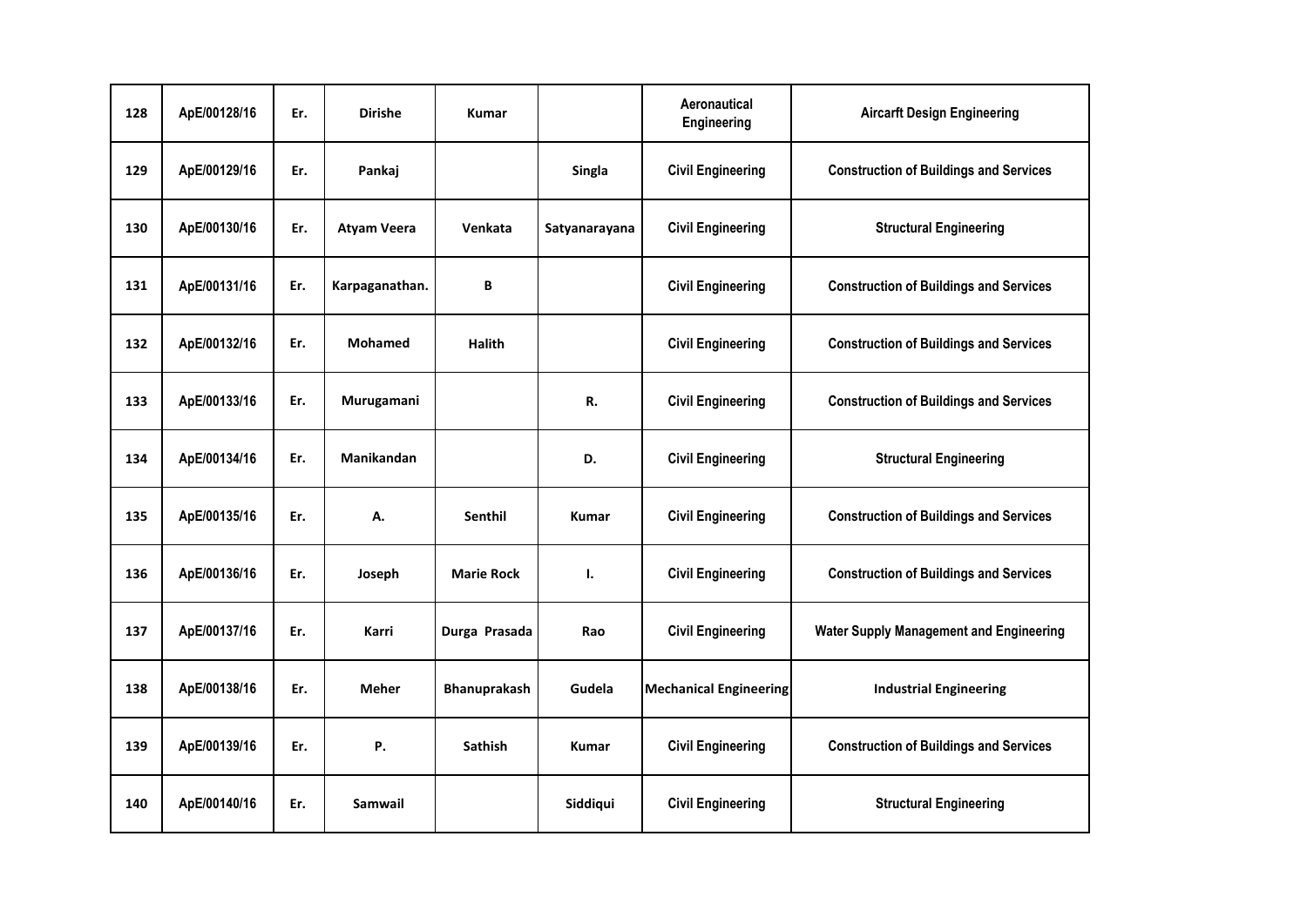| 141 | ApE/00141/16 | Er. | Yeduru Sai     | Sreedhar        | Reddy          | <b>Civil Engineering,</b>     | <b>Structural Engineering</b>                 |
|-----|--------------|-----|----------------|-----------------|----------------|-------------------------------|-----------------------------------------------|
| 142 | ApE/00142/16 | Er. | Khomendrakumar | <b>Dhanlal</b>  | Pardhi         | <b>Civil Engineering</b>      | <b>Construction of Buildings and Services</b> |
| 143 | ApE/00143/16 | Er. | Prathamesh     | Praveen         | Hinganikar     | <b>Mechanical Engineering</b> | <b>Machine Tools Design Engineering</b>       |
| 144 | ApE/00144/16 | Er. | Sarvesh        | Praveen         | Hinganikar     | <b>Mechanical Engineering</b> | <b>Machine Tools Design Engineering</b>       |
| 145 | ApE/00145/16 | Er. | Sneha          | <b>Madanrao</b> | Jadhal         | <b>Civil Engineering</b>      | <b>Geotechnical Engineering</b>               |
| 146 | ApE/00146/16 | Er. | <b>Ankit</b>   | Gopaldasji      | <b>Chandak</b> | <b>Civil Engineering</b>      | <b>Construction of Buildings and Services</b> |
| 147 | ApE/00147/16 | Er. | Mokde          | <b>Jaishree</b> | Prabhakar      | <b>Civil Engineering</b>      | <b>Structural Engineering</b>                 |
| 148 | ApE/00148/16 | Er. | Akash          | Avinash         | Kaley          | <b>Civil Engineering</b>      | <b>Construction of Buildings and Services</b> |
| 149 | ApE/00149/16 | Er. | Sapate         | <b>Manish</b>   | <b>Vilas</b>   | <b>Civil Engineering</b>      | <b>Structural Engineering</b>                 |
| 150 | ApE/00150/16 | Er. | Swapnil        | Ramkrishna      | Pawar          | <b>Mechanical Engineering</b> | <b>Maintenance Engineering</b>                |
| 151 | ApE/00151/16 | Er. | Vaibhav        | Ramkrishna      | Pawar          | <b>Civil Engineering</b>      | <b>Structural Engineering</b>                 |
| 152 | ApE/00152/16 | Er. | Akshay         | Jai Kumar       | Pawar          | <b>Civil Engineering</b>      | <b>Construction of Buildings and Services</b> |
| 153 | ApE/00153/16 | Er. | Vishal         | Jai Kumar       | Pawar          | <b>Civil Engineering</b>      | <b>Construction of Buildings and Services</b> |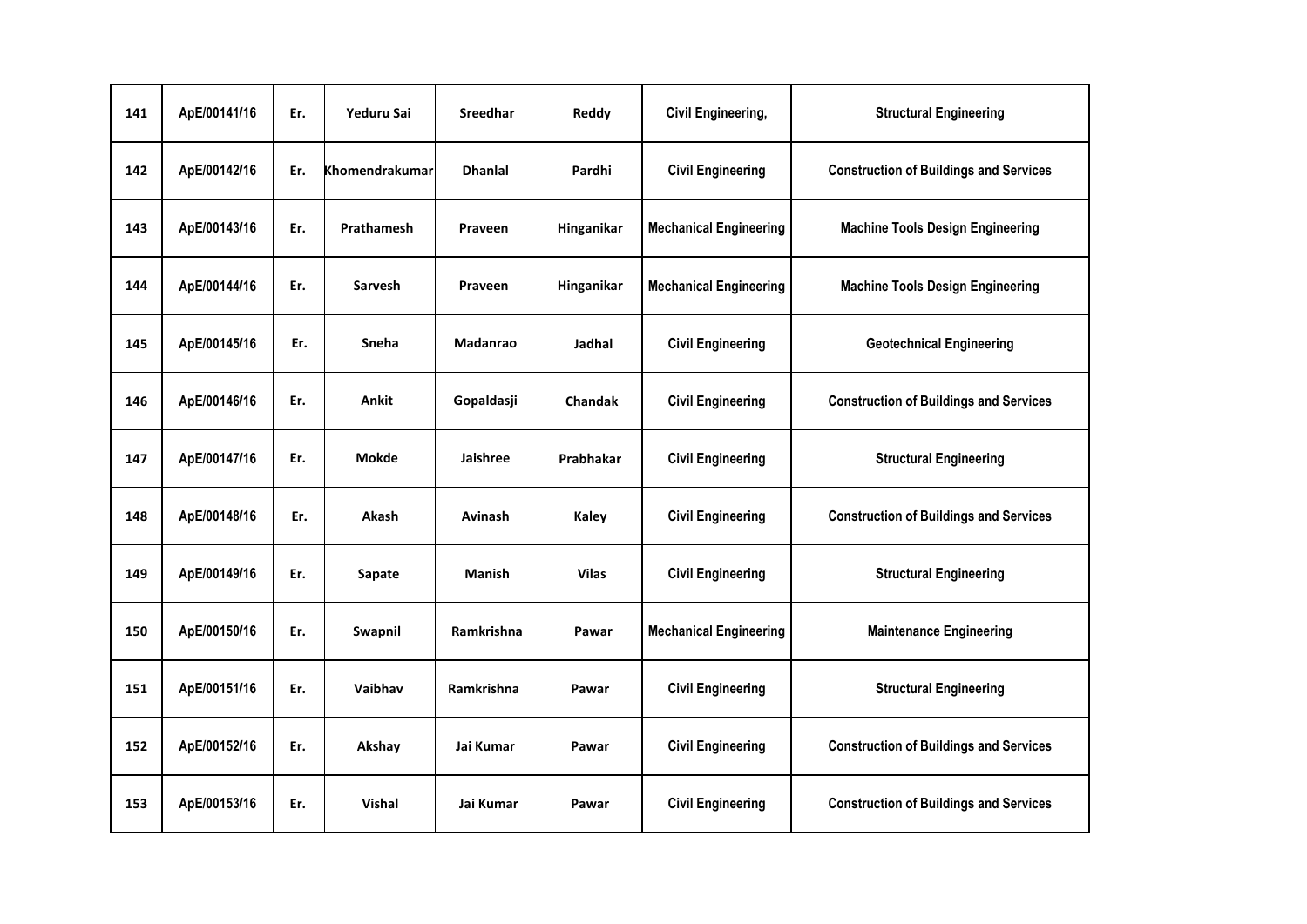| 154 | ApE/00154/16 | Er. | Jeyaprakash    |                 | В.           | <b>Civil Engineering</b>      | <b>Construction Engineering and Services</b>                                                                                   |
|-----|--------------|-----|----------------|-----------------|--------------|-------------------------------|--------------------------------------------------------------------------------------------------------------------------------|
| 155 | ApE/00155/16 | Er. | <b>Katkar</b>  | Atul            | Gajananrao   | <b>Civil Engineering</b>      | <b>Construction of Buildings and Services</b>                                                                                  |
| 156 | ApE/00156/16 | Er. | Mayurkumar     | Anupkumar       | Solanki      | <b>Civil Engineering</b>      | <b>Structural Engineering</b>                                                                                                  |
| 157 | ApE/00157/16 | Er. | Amit           |                 | Jain         | <b>Civil Engineering</b>      | <b>Construction of Buildings and Services</b>                                                                                  |
| 158 | ApE/00158/16 | Er. | Ravindra       | Prabhakar       | Raut         | <b>Civil Engineering</b>      | Roads, Highways and Bridges Engineering                                                                                        |
| 159 | ApE/00159/16 | Er. | Damavarapu     | <b>Narendra</b> | <b>Kumar</b> | <b>Mechanical Engineering</b> | <b>Mechanical Machinery Repairs and Maintenance</b><br>Engineering                                                             |
| 160 | ApE/00160/16 | Er. | Melepati       | Giri            | <b>Babu</b>  | <b>Civil Engineering</b>      | <b>Construction of Buildings &amp; Services</b>                                                                                |
| 161 | ApE/00161/16 | Er. | <b>Kailash</b> |                 | Das          | <b>Civil Engineering</b>      | <b>Quality Assurance</b>                                                                                                       |
| 162 | ApE/00162/16 | Er. | <b>Sheik</b>   | Samdhani        |              | <b>Civil Engineering</b>      | <b>Construction of Buildings &amp; Services, Quality</b><br><b>Assurance</b>                                                   |
| 163 | ApE/00163/16 | Er. | <b>Boni</b>    | Muthyala        | <b>Nadiu</b> | <b>Civil Engineering</b>      | <b>Quality Assurance</b>                                                                                                       |
| 164 | ApE/00164/16 | Er. | Surya          | Prakash         | Valikala     | <b>Civil Engineering</b>      | <b>Structural Engineering, Roads and Highway</b><br>Engineering, All types of Surveying, Highway<br><b>Projects Management</b> |
| 165 | ApE/00165/16 | Er. | Gottam         | <b>Saikiran</b> |              | <b>Civil Engineering</b>      | <b>Highway Engineering</b>                                                                                                     |
| 166 | ApE/00166/16 | Er. | <b>Thopuri</b> | Sudheer         |              | <b>Civil Engineering</b>      | <b>Structural Engineering, Roads and Highway</b><br>Engineering, All types of Surveying, Highway<br><b>Projects Management</b> |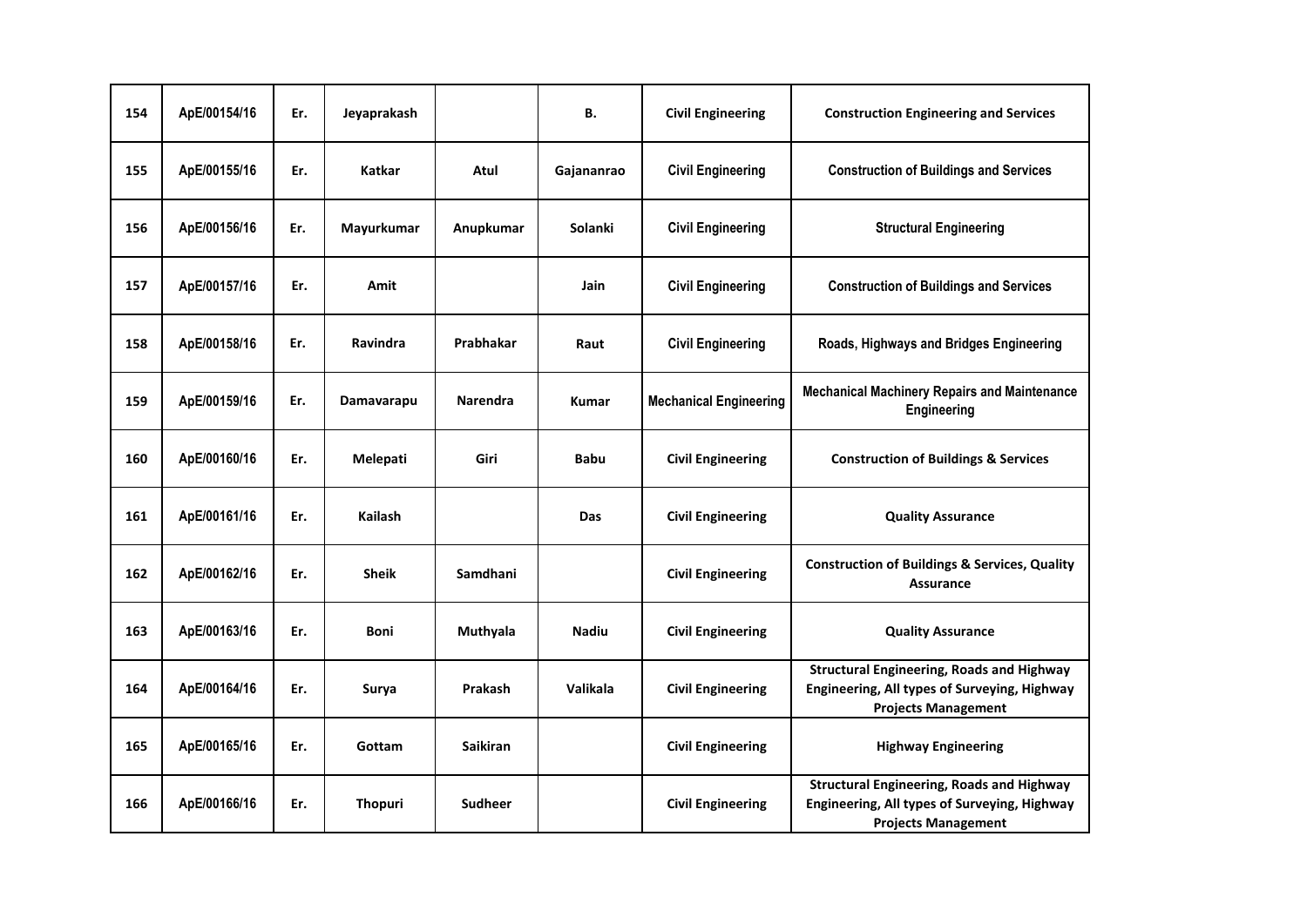| 167 | ApE/00167/16 | Er. | G               | <b>Balakrishnan</b> |                | <b>Mechanical Engineering</b>         | <b>Production Engineering</b>                             |
|-----|--------------|-----|-----------------|---------------------|----------------|---------------------------------------|-----------------------------------------------------------|
| 168 | ApE/00168/16 | Er. | M. Balaji       | Naga Venkata        |                | Manikantha Sai Mechanical Engineering | <b>Maintenance of Automobiles</b>                         |
| 169 | ApE/00169/16 | Er. | Paleti          | Vasu                | <b>Babu</b>    | <b>Electrical Engineering</b>         | <b>Electrical Works</b>                                   |
| 170 | ApE/00170/16 | Er. | <b>Pavuluri</b> |                     | Gokul          | <b>Civil Engineering</b>              | <b>Structural Engineering</b>                             |
| 171 | ApE/00171/16 | Er. | <b>Surla</b>    | <b>Tharanadh</b>    | Vinod          | <b>Civil Engineering</b>              | <b>Roads &amp; Bridges</b>                                |
| 172 | ApE/00172/16 | Er. | Gali            | Rohith              | <b>Kumar</b>   | <b>Civil Engineering</b>              | <b>ExecutingRoads &amp; Highway Projects</b>              |
| 173 | ApE/00173/16 | Er. | Kollipara       | Venkata Naga        | Govindu        | <b>Civil Engineering</b>              | <b>Planning &amp; Estimation of Construction Projects</b> |
| 174 | ApE/00174/16 | Er. | <b>Marasu</b>   | <b>Siva</b>         | <b>Shankar</b> | <b>Civil Engineering</b>              | <b>Structural Engineering</b>                             |
| 175 | ApE/00175/16 | Er. | В.              | Uma                 | <b>Devi</b>    | <b>Civil Engineering</b>              | <b>Structural Engineering</b>                             |
| 176 | ApE/00176/16 | Er. | <b>Kankam</b>   |                     | <b>Shankar</b> | <b>Civil Engineering</b>              | <b>Structural Engineering</b>                             |
| 177 | ApE/00177/16 | Er. | Jayakrishnan    |                     | R              | <b>Civil Engineering</b>              | <b>Structural Engineering</b>                             |
| 178 | ApE/00178/16 | Er. | Garlapati       | Sandeep             | <b>Kumar</b>   | <b>Civil Engineering</b>              | <b>Design and Planning</b>                                |
| 179 | ApE/00179/16 | Er. | G. Vasu         | Ram                 | Datta          | <b>Civil Engineering</b>              | <b>Structural Engineering</b>                             |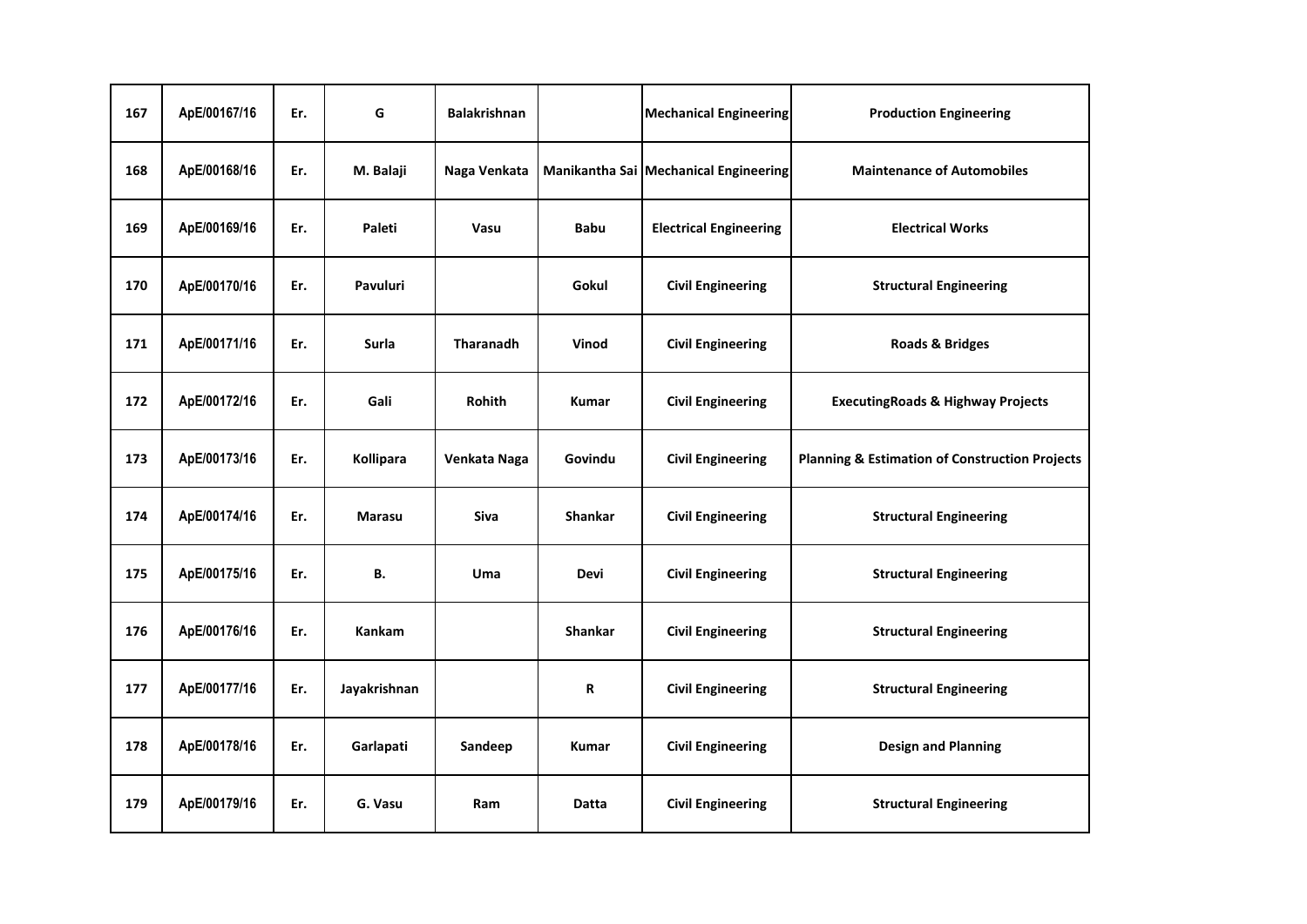| 180 | ApE/00180/16 | Er. | Ahmed                               |               | <b>Hussain</b> | <b>Civil Engineering</b>               | <b>Structural Engineering</b>                |
|-----|--------------|-----|-------------------------------------|---------------|----------------|----------------------------------------|----------------------------------------------|
| 181 | ApE/00181/16 | Er. | T.                                  | Md            | Iliyas         | <b>Civil Engineering</b>               | <b>Structural Engineering</b>                |
| 182 | ApE/00182/16 | Er. | Suryadevara                         | <b>Sarath</b> | Chandra        | <b>Civil Engineering</b>               | <b>Structural Engineering</b>                |
| 183 | ApE/00183/16 | Er. | Arjun                               |               | Shamrao        | <b>Civil Engineering</b>               | <b>Transportation Engineering</b>            |
| 184 | ApE/00184/16 | Er. | <b>N.K.</b>                         |               | Gopinathan     | <b>Civil Engineering</b>               | Valuation                                    |
| 185 | ApE/00185/16 | Er. | <b>Naresh</b>                       | <b>Kumar</b>  | А.             | <b>Civil Engineering</b>               | <b>Structural Engineering</b>                |
| 186 | ApE/00186/16 | Er. | М.                                  | Mani          |                | <b>Civil Engineering</b>               | <b>Construction Engineering and Services</b> |
| 187 | ApE/00187/16 | Er. | Rajinikanth                         |               | P              | <b>Electrical Engineering</b>          | <b>Renewal Energy</b>                        |
| 188 | ApE/00188/16 | Er. | Pulla                               | Reddy.        | K              | <b>Electrical Engineering</b>          | <b>Power Systems</b>                         |
| 189 | ApE/00189/16 | Er. | Afreen                              | <b>Begum</b>  | Sana           | <b>Computer Science</b><br>Engineering | <b>Computer Application</b>                  |
| 190 | ApE/00190/16 | Er. | Sandeep                             |               | Ravikanti      | <b>Computer Science</b>                | <b>Computer Application</b>                  |
| 191 | ApE/00191/16 | Er. | <b>KRA</b>                          | Samatha       | Sagar          | <b>Computer Science</b>                | <b>Computer Engineering</b>                  |
| 192 | ApE/00192/16 | Er. | <b>Meher</b><br><b>Bhanuprakash</b> |               | Gudela         | <b>Mechanical Engineering</b>          | <b>Industrial Engineering</b>                |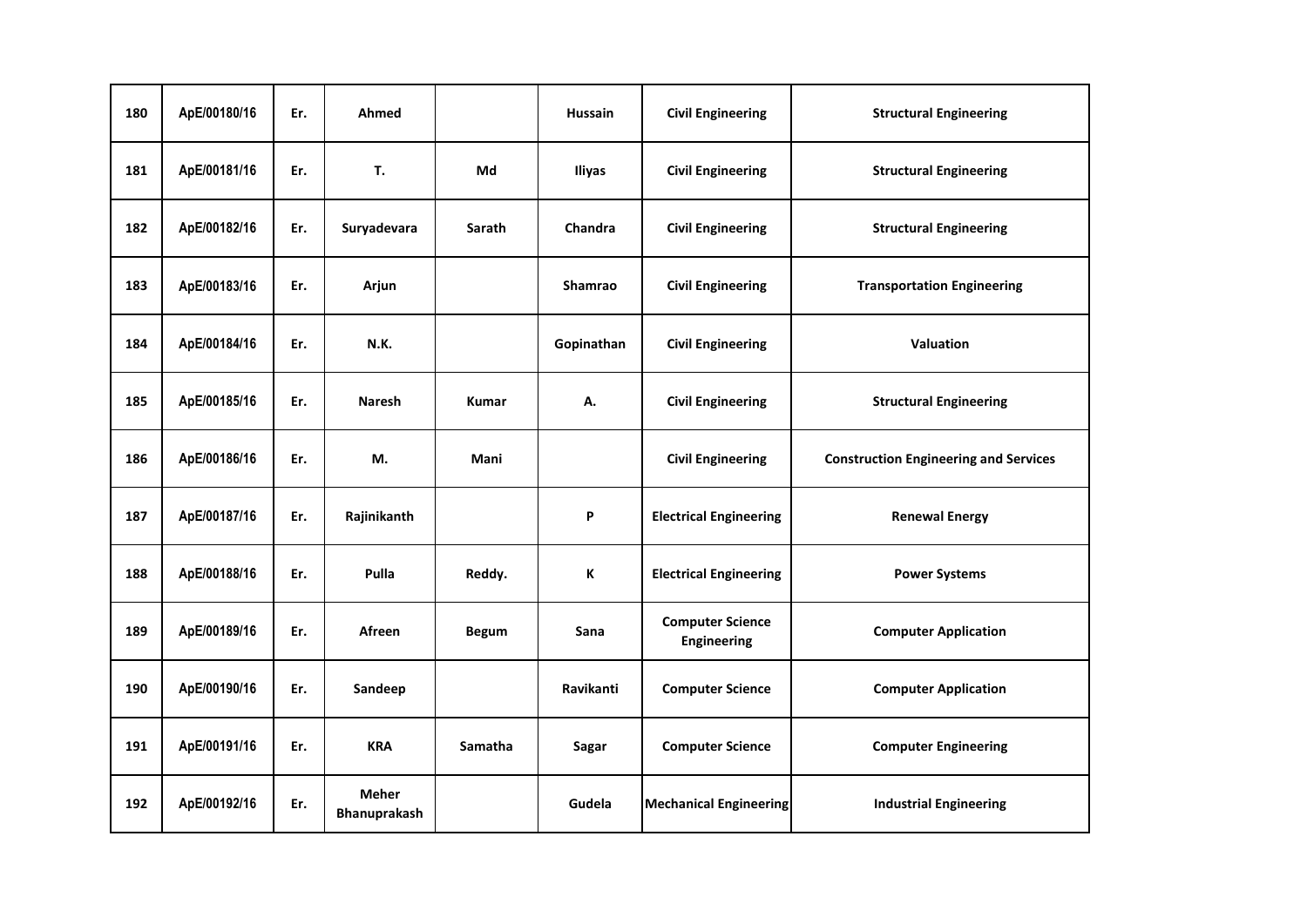| 193 | ApE/00193/16 | Er. | Yadukrishna       | В.             | R.                | <b>Civil Engineering</b>                               | <b>Construction of Buildings &amp; Services</b>                             |
|-----|--------------|-----|-------------------|----------------|-------------------|--------------------------------------------------------|-----------------------------------------------------------------------------|
| 194 | ApE/00194/16 | Er. | <b>Akhilesh</b>   | <b>Kumar</b>   | Yadav             | <b>Electronics and</b><br>Communication<br>Engineering | <b>Environmental Engineering</b>                                            |
| 195 | ApE/00001/17 | Er. | <b>Shweta</b>     | Arun           | <b>Dandekar</b>   | <b>Civil Engineering</b>                               | <b>Construction of Buildings and Services</b>                               |
| 196 | ApE/00002/17 | Er. | Pawan             | <b>Kumar</b>   | Sadhwani          | <b>Civil Engineering</b>                               | <b>Construction of Buildings &amp; Services, Valuation</b><br>of Properties |
| 197 | ApE/00003/17 | Er. | <b>Pratik</b>     | <b>Bipin</b>   | Patel             | <b>Civil Engineering</b>                               | <b>Project Management</b>                                                   |
| 198 | ApE/00004/17 | Er. | <b>Aravindhan</b> |                | C.                | <b>Civil Engineering</b>                               | <b>Structural Engineering</b>                                               |
| 199 | ApE/00005/17 | Er. | <b>Vinit</b>      | <b>Biplow</b>  | <b>Sharma</b>     | <b>Civil Engineering</b>                               | <b>Construction of Buildings and Services</b>                               |
| 200 | ApE/00006/17 | Er. | Parth             | Vinodbhai      | Danani            | <b>Civil Engineering</b>                               | <b>Structural Engineering</b>                                               |
| 201 | ApE/00007/17 | Er. | <b>Abhishek</b>   | Rameshbhai     | Patel             | <b>Civil Engineering</b>                               | <b>Construction of Buildings and Services</b>                               |
| 202 | ApE/00008/17 | Er. | Vidhi             | <b>Manilal</b> | Patel             | <b>Civil Engineering</b>                               | <b>Structural Engineering</b>                                               |
| 203 | ApE/00009/17 | Er. | Patel             | Pankti         | <b>Sunilkumar</b> | <b>Civil Engineering</b>                               | <b>Structural Engineering</b>                                               |
| 204 | ApE/00010/17 | Er. | Akash             |                | Sharma            | <b>Civil Engineering</b>                               | <b>Design Engineering and Services</b>                                      |
| 205 | ApE/00011/17 | Er. | Vasudha           | Dattatraya     | Katare            | <b>Civil Engineering</b>                               | <b>Construction of Buildings and Services</b>                               |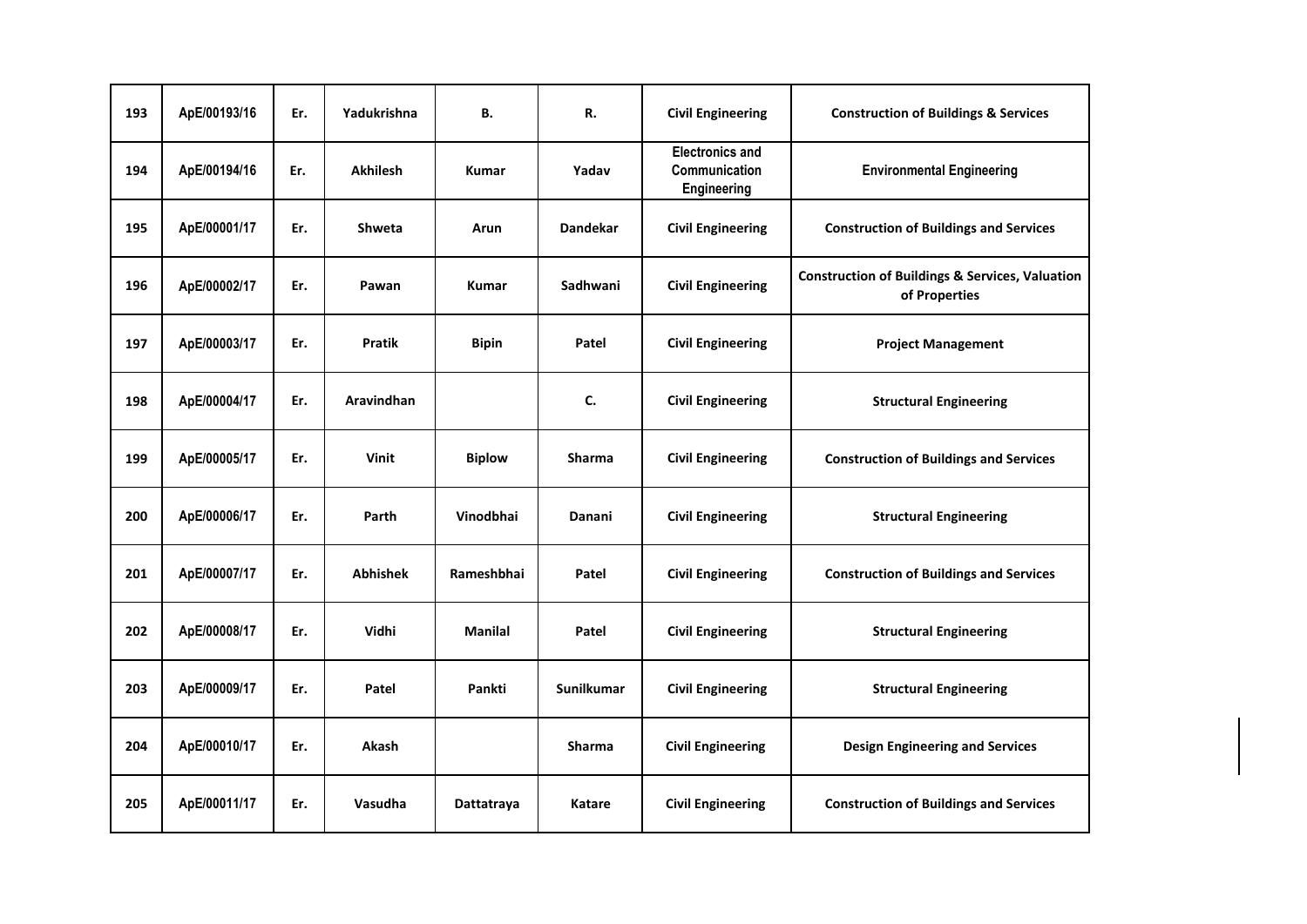| 206 | ApE/00012/17 | Er. | Hindavi          | Ramchandra  | Gavali           | <b>Civil Engineering</b>      | <b>Construction of Buildings</b>                    |
|-----|--------------|-----|------------------|-------------|------------------|-------------------------------|-----------------------------------------------------|
| 207 | ApE/00013/17 | Er. | <b>Siddharth</b> |             | Arora            | <b>Civil Engineering</b>      | <b>Construction of Buildings and Services</b>       |
| 208 | ApE/00014/17 | Er. | Vasant           | Shankargoud | <b>Mangalore</b> | <b>Civil Engineering</b>      | <b>Construction of Buildings and Services</b>       |
| 209 | ApE/00015/17 | Er. | Desappan         |             | G. S.            | <b>Mechanical Engineering</b> | <b>Manitenance of Construction Equipment</b>        |
| 210 | ApE/00016/17 | Er. | Ramu             |             | Muppa            | <b>Civil Engineering</b>      | <b>Construction of Buildings &amp; Services</b>     |
| 211 | ApE/00017/17 | Er. | Kalakota         | Tirupathi   | Reddy            | <b>Civil Engineering</b>      | <b>Quantity Surveying</b>                           |
| 212 | ApE/00018/17 | Er. | <b>Subimal</b>   |             | <b>Chandra</b>   | <b>Civil Engineering</b>      | <b>Construction of Buildings &amp; Services</b>     |
| 213 | ApE/00019/17 | Er. | Ρ.               |             | Kalaiyarasan     | <b>Civil Engineering</b>      | <b>Construction of Buildings &amp; Services</b>     |
| 214 | ApE/00020/17 | Er. | J.B.             | Geetha      | <b>Shree</b>     | <b>Civil Engineering</b>      | <b>Structural Engineering</b>                       |
| 215 | ApE/00021/17 | Er. | G.               |             | Sujay            | <b>Civil Engineering</b>      | <b>Concrete Technology</b>                          |
| 216 | ApE/00022/17 | Er. | Sana             | Rafiqahemad | Tamboli          | <b>Civil Engineering</b>      | <b>Construction of Buildings &amp; Services</b>     |
| 217 | ApE/00023/17 | Er. | <b>Mundru</b>    |             | Hareesha         | <b>Civil Engineering</b>      | <b>Quantity Surveying</b>                           |
| 218 | ApE/00024/17 | Er. | <b>Naveen</b>    |             | Prasad           | <b>Mechanical Engineering</b> | <b>Environmental, Health and Safety Engineering</b> |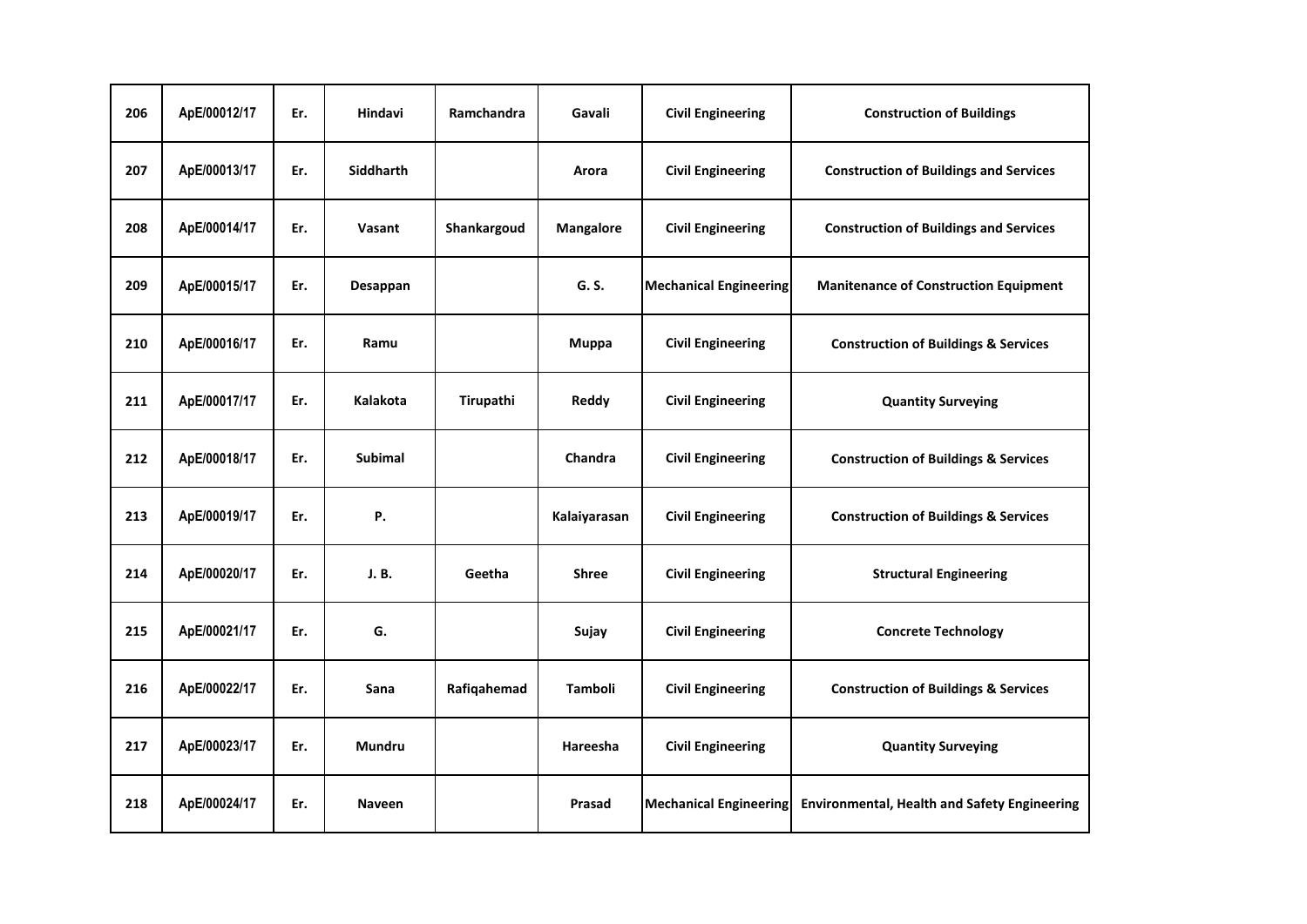| 219 | ApE/00025/17 | Er. | <b>Kuntamukkla</b> |                   | <b>Supriya</b> | <b>Civil Engineering</b> | <b>Quality Control</b>                                                          |
|-----|--------------|-----|--------------------|-------------------|----------------|--------------------------|---------------------------------------------------------------------------------|
| 220 | ApE/00026/17 | Er. | <b>Ashwini</b>     |                   | Goudar         | <b>Civil Engineering</b> | <b>Construction of Buildings &amp; Services</b>                                 |
| 221 | ApE/00027/17 | Er. | <b>Pallavi</b>     |                   | K.P            | <b>Civil Engineering</b> | <b>Construction of Buildings &amp; Services</b>                                 |
| 222 | ApE/00028/17 | Er. | Shivappa           |                   | Rakaradde      | <b>Civil Engineering</b> | <b>Construction of Buildings &amp; Services</b>                                 |
| 223 | ApE/00029/17 | Er. | Jyoti              | Shandilya         | Toroji         | <b>Civil Engineering</b> | <b>Construction of Buildings and Services,</b><br><b>Structural Engineering</b> |
| 224 | ApE/00030/17 | Er. | Manjunath          | <b>Pundalik</b>   | <b>Dhage</b>   | <b>Civil Engineering</b> | <b>Construction of Buildings and Services,</b><br><b>Structural Engineering</b> |
| 225 | ApE/00031/17 | Er. | <b>Kotresh</b>     | <b>Bharamappa</b> | Hallikeri      | <b>Civil Engineering</b> | <b>Construction of Buildings and Services</b>                                   |
| 226 | ApE/00032/17 | Er. | <b>Karthick</b>    |                   | R.             | <b>Civil Engineering</b> | <b>Construction of Buildings and Services</b>                                   |
| 227 | ApE/00033/17 | Er. | <b>Talluri</b>     | Mrutyamjaya       | Raj Kumar      | <b>Civil Engineering</b> | <b>Construction of Buildings and Services</b>                                   |
| 228 | ApE/00034/17 | Er. | Manjunatha         |                   | R              | <b>Civil Engineering</b> | <b>Construction of Buildings and Services</b>                                   |
| 229 | ApE/00035/17 | Er. | S.                 | Nasar Ali         | Shajahan       | <b>Civil Engineering</b> | <b>Construction of Buildings and Services</b>                                   |
| 230 | ApE/00036/17 | Er. | Venu               | Gopal             | Reddy          | <b>Civil Engineering</b> | <b>Construction of Buildings and Services</b>                                   |
| 231 | ApE/00037/17 | Er. | А.                 |                   | Jeeva          | <b>Civil Engineering</b> | <b>Quality Assurance &amp; Control</b>                                          |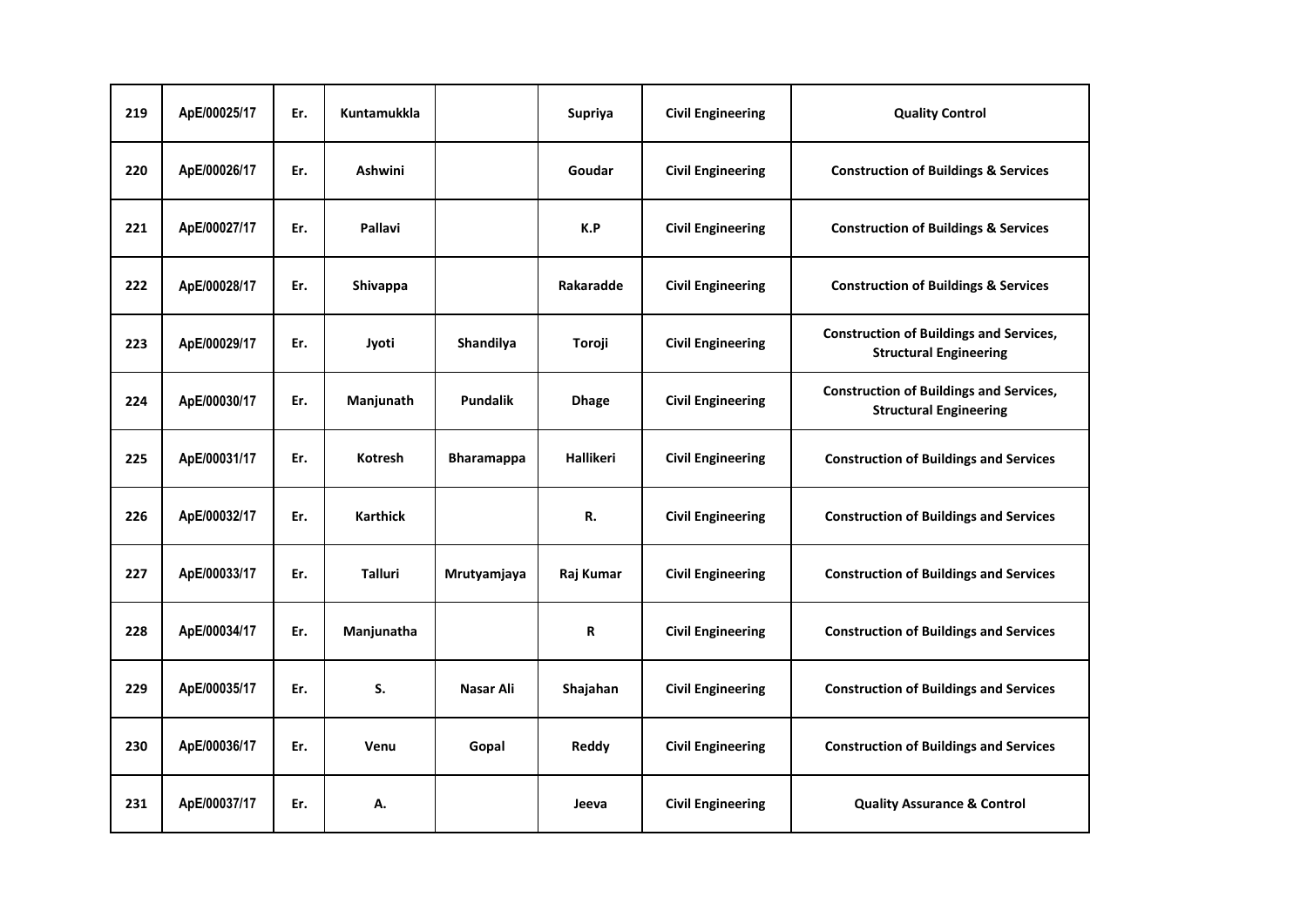| 232 | ApE/00038/17 | Er. | <b>Karuna</b>  |              | C. M.           | <b>Civil Engineering</b> | <b>Construction of Buildings and Services</b> |
|-----|--------------|-----|----------------|--------------|-----------------|--------------------------|-----------------------------------------------|
| 233 | ApE/00039/17 | Er. | М              |              | Guganraj        | <b>Civil Engineering</b> | <b>Structural Engineering</b>                 |
| 234 | ApE/00040/17 | Er. | Kilaparti      |              | <b>Tarun</b>    | <b>Civil Engineering</b> | <b>Construction of Buildings and Services</b> |
| 235 | ApE/00041/17 | Er. | Arul           |              | Α               | <b>Civil Engineering</b> | <b>Construction of Buildings and Services</b> |
| 236 | ApE/00042/17 | Er. | <b>Nikita</b>  |              | Agrawal         | <b>Civil Engineering</b> | <b>Construction of Buildings and Services</b> |
| 237 | ApE/00043/17 | Er. | <b>Deepak</b>  |              | Kakkan          | <b>Civil Engineering</b> | <b>Construction of Buildings and Services</b> |
| 238 | ApE/00044/17 | Er. | Ajith          | К.           | D               | <b>Civil Engineering</b> | <b>Environment Engineering</b>                |
| 239 | ApE/00045/17 | Er. | Avinash        |              | S.N             | <b>Civil Engineering</b> | <b>Construction of Buildings and Services</b> |
| 240 | ApE/00046/17 | Er. | Aditya         |              | Lumburu         | <b>Civil Engineering</b> | <b>Construction of Buildings and Services</b> |
| 241 | ApE/00047/17 | Er. | Vinay          | <b>Kumar</b> | K.N             | <b>Civil Engineering</b> | <b>Construction of Buildings and Services</b> |
| 242 | ApE/00048/17 | Er. | Arunkumar      | D            | <b>Tirlapur</b> | <b>Civil Engineering</b> | <b>Construction of Buildings and Services</b> |
| 243 | ApE/00049/17 | Er. | <b>Mareddy</b> | Niranjan     | Reddy           | <b>Civil Engineering</b> | <b>Construction of Buildings and Services</b> |
| 244 | ApE/00050/17 | Er. | Dayanand       |              | R. M.           | <b>Civil Engineering</b> | <b>Construction of Buildings and Services</b> |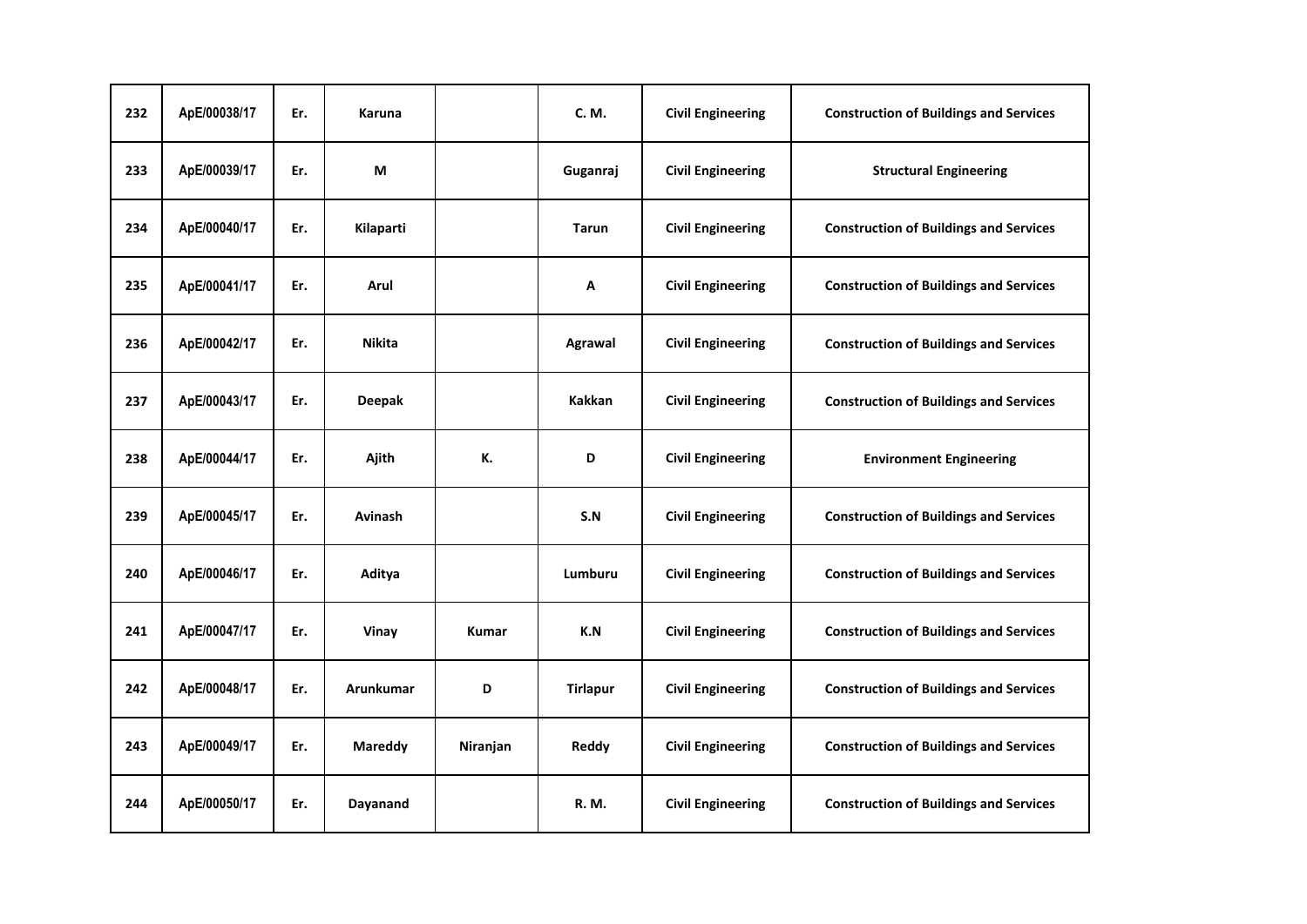| 245 | ApE/00051/17 | Er. | <b>K.R.</b>        | Arjun              | Adhithya        | <b>Civil Engineering</b> | <b>Quantity Surveyor</b>                      |
|-----|--------------|-----|--------------------|--------------------|-----------------|--------------------------|-----------------------------------------------|
| 246 | ApE/00052/17 | Er. | Sangili            |                    | Rajan           | <b>Civil Engineering</b> | <b>Construction of Buildings and Services</b> |
| 247 | ApE/00053/17 | Er. | Pruthvish          | Govindaraj         | <b>Shettar</b>  | <b>Civil Engineering</b> | <b>Construction of Buildings and Services</b> |
| 248 | ApE/00054/17 | Er. | <b>Alluri</b>      | Surya Sivendra     | Verma           | <b>Civil Engineering</b> | <b>Quantity Surveyor</b>                      |
| 249 | ApE/00055/17 | Er. | Kiritika           |                    | Sengar          | <b>Civil Engineering</b> | <b>Construction of Buildings and Services</b> |
| 250 | ApE/00056/17 | Er. | M. K. Rakshath     |                    | Krupa           | <b>Civil Engineering</b> | <b>Concrete Technology</b>                    |
| 251 | ApE/00057/17 | Er. | Anand              | <b>Ashok</b>       | <b>Bulli</b>    | <b>Civil Engineering</b> | <b>Construction of Buildings and Services</b> |
| 252 | ApE/00058/17 | Er. | <b>Ninavath</b>    | Swamy              | <b>Naik</b>     | <b>Civil Engineering</b> | <b>Construction of Buildings and Services</b> |
| 253 | ApE/00059/17 | Er. | Basavaraj          | <b>Chandrakant</b> | <b>Balkunde</b> | <b>Civil Engineering</b> | <b>Construction of Buildings and Services</b> |
| 254 | ApE/00060/17 | Er. | К.                 |                    | Pandi           | <b>Civil Engineering</b> | <b>Construction of Buildings and Services</b> |
| 255 | ApE/00061/17 | Er. | Emani              |                    | Madhavi         | <b>Civil Engineering</b> | <b>Construction of Buildings and Services</b> |
| 256 | ApE/00062/17 | Er. | S.                 |                    | Raju            | <b>Civil Engineering</b> | <b>Construction of Buildings and Services</b> |
| 257 | ApE/00063/17 | Er. | <b>Bharatkumar</b> |                    | Sadineni        | <b>Civil Engineering</b> | <b>Construction of Buildings and Services</b> |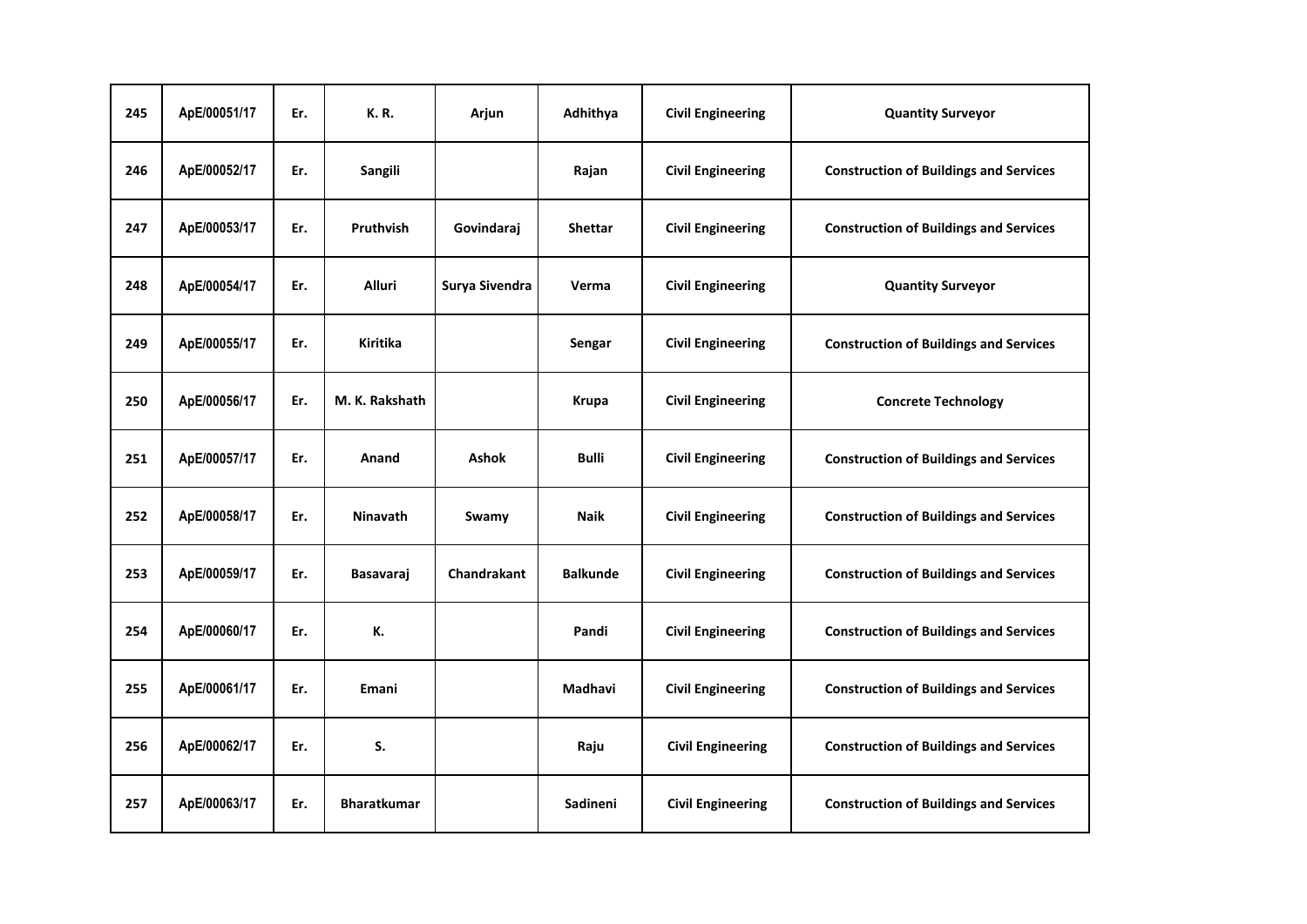| 258 | ApE/00064/17 | Er. | Kashi          | <b>Vishaak</b> | Raj S.M       | <b>Civil Engineering</b>                                  | <b>Environmental Engineering</b>                        |
|-----|--------------|-----|----------------|----------------|---------------|-----------------------------------------------------------|---------------------------------------------------------|
| 259 | ApE/00065/17 | Er. | <b>Shekhar</b> |                | <b>Bidari</b> | <b>Mechanical Engineering</b>                             | Thermodynamics, Machining Process and<br><b>Engines</b> |
| 260 | ApE/00066/17 | Er. | <b>Bongu</b>   | Sai            | Venkatram     | <b>Civil Engineering</b>                                  | <b>Environmental Engineering</b>                        |
| 261 | ApE/00067/17 | Er. | Sadhanala      |                | Rahul         | <b>Civil Engineering</b>                                  | <b>Construction of Buildings and Services</b>           |
| 262 | ApE/00068/17 | Er. | Gudipati       | Jaswanthi      | Sai Bharathi  | <b>Civil Engineering</b>                                  | <b>Construction of Buildings and Services</b>           |
| 263 | ApE/00069/17 | Er. | <b>Mamatha</b> |                | N.C           | <b>Civil Engineering</b>                                  | <b>Constrcution of Buildings and Services</b>           |
| 264 | ApE/00070/17 | Er. | Niranjan       |                | Hegde         | <b>Civil Engineering</b>                                  | <b>Constrcution of Buildings and Services</b>           |
| 265 | ApE/00071/17 | Er. | Chetan         | Chougala       | В.            | <b>Civil Engineering</b>                                  | <b>Constrcution of Buildings and Services</b>           |
| 266 | ApE/00072/17 | Er. | Niranjan       |                | G. P.         | <b>Civil Engineering</b>                                  | <b>Constrcution of Buildings and Services</b>           |
| 267 | ApE/00073/17 | Er. | <b>Thakkar</b> | Harsh          | Rajendrakumar | <b>Civil Engineering</b>                                  | <b>Construction of Buildings and Services</b>           |
| 268 | ApE/00074/17 | Er. | Prasannakumar  |                | S.            | <b>Electrical &amp; Electronics</b><br><b>Engineering</b> | <b>Power Generation</b>                                 |
| 269 | ApE/00075/17 | Er. | Satyendra      |                | Yadav         | <b>Mechanical Engineering</b>                             | Manufacturing                                           |
| 270 | ApE/00076/17 | Er. | Zahir          | Farooq         | Ansari        | <b>Electronics &amp;</b><br>Communication<br>Engineering  | <b>Computer Control &amp; Automation</b>                |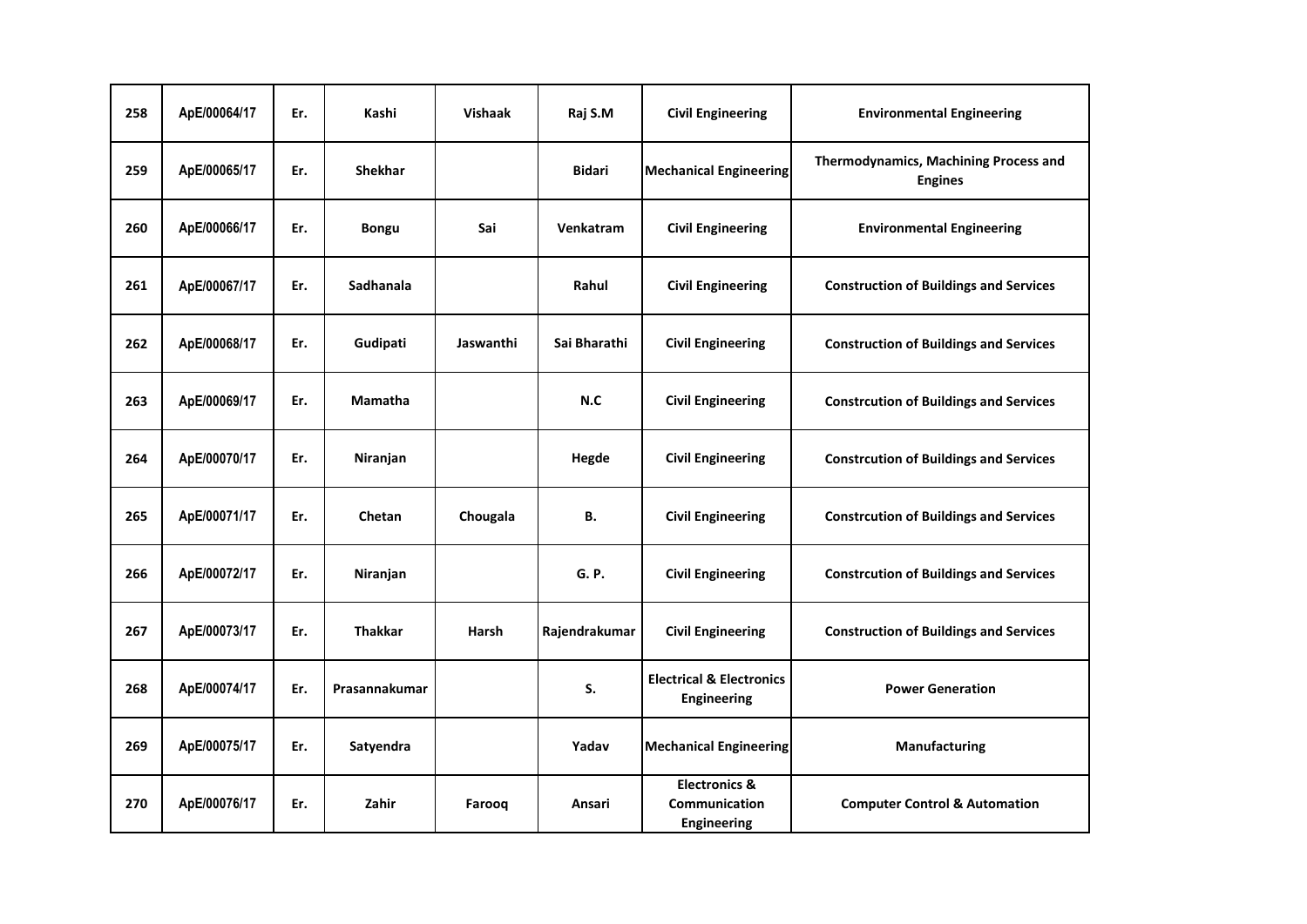| 271 | ApE/00077/17 | Er. | D.              | <b>Balu</b>      | Yogesh           | <b>Civil Engineering</b>                                | <b>Construction of Buildings and Services</b>                                               |
|-----|--------------|-----|-----------------|------------------|------------------|---------------------------------------------------------|---------------------------------------------------------------------------------------------|
| 272 | ApE/00078/17 | Er. | Md.             | Asgar            | Alam             | <b>Civil Engineering</b>                                | <b>Construction of Buildings and Services</b>                                               |
| 273 | ApE/00079/17 | Er. | Sanyam          |                  | Arora            | <b>Mechanical Engineering</b>                           | <b>Maintenance of Plant &amp; Machinery</b>                                                 |
| 274 | ApE/00080/17 | Er. | <b>Dhawal</b>   | <b>Moreshwar</b> | <b>Bhagat</b>    | <b>Civil Engineering</b>                                | <b>Construction of Buildings and Services</b>                                               |
| 275 | ApE/00081/17 | Er. | <b>Abdur</b>    |                  | Rahman           | <b>Mechanical Engineering</b>                           | <b>Refrigeration and Air Conditioning</b>                                                   |
| 276 | ApE/00082/17 | Er. | Patel           | <b>Dhruv</b>     | <b>Umeshbhai</b> | <b>Civil Engineering</b>                                | <b>Construction of Buildings &amp; Services</b>                                             |
| 277 | ApE/00083/17 | Er. | Atul            |                  | Avasthi          | <b>Electrical Engineering</b>                           | <b>Power Systems</b>                                                                        |
| 278 | ApE/00084/17 | Er. | <b>Umarani</b>  |                  | Ailapuram        | <b>Electrical and</b><br><b>Electronics Engineering</b> |                                                                                             |
| 279 | ApE/00085/17 | Er. | <b>Catherin</b> |                  | J.               | <b>Civil Engineering</b>                                | <b>Construction of Buildings and Services</b>                                               |
| 280 | ApE/00086/17 | Er. | Pawan           |                  | <b>Kumar</b>     | <b>Civil Engineering</b>                                | <b>Construction of Buildings &amp; Services, Roads &amp;</b><br><b>Highways Engineering</b> |
| 281 | ApE/00087/17 | Er. | S.              | Ramya            | Devi             | <b>Civil Engineering</b>                                | <b>Structural Engineering</b>                                                               |
| 282 | ApE/00088/17 | Er. | Yameen          |                  | <b>Khan</b>      | <b>Civil Engineering</b>                                | <b>Construction of Buildings and Services</b>                                               |
| 283 | ApE/00089/17 | Er. | <b>Mohit</b>    |                  | Antil            | <b>Civil Engineering</b>                                | <b>Construction of Buildings and Services</b>                                               |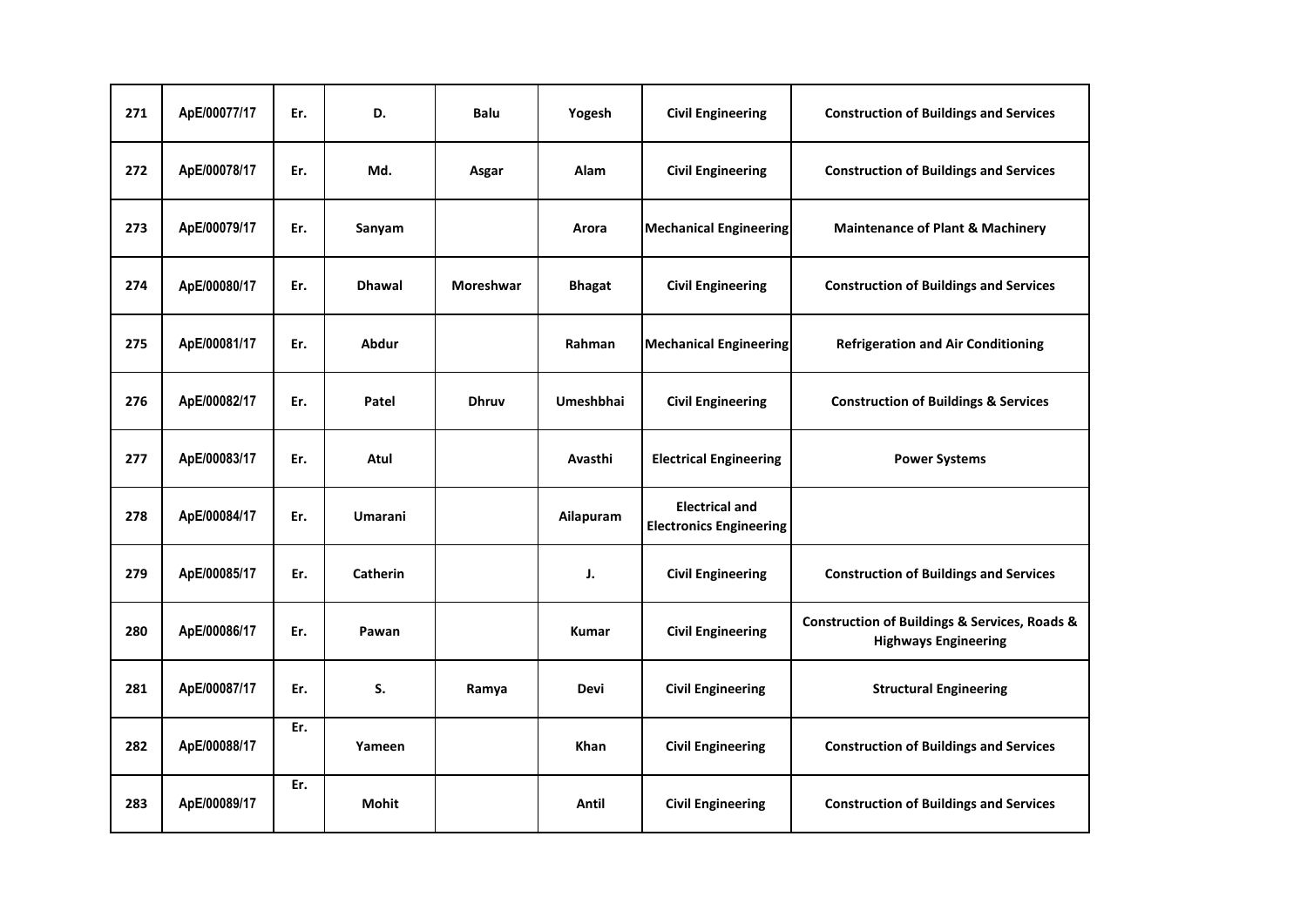| 284 | ApE/00090/17 | Er. | Sedhupathi       |                 | Arumugam      | <b>Civil Engineering</b>      | <b>Structural Design, Quantity Surveying</b>     |
|-----|--------------|-----|------------------|-----------------|---------------|-------------------------------|--------------------------------------------------|
| 285 | ApE/00091/17 | Er. | Peer             | <b>Mohammad</b> | Sadiq         | <b>Civil Engineering</b>      | <b>Construction of Buildings and Services</b>    |
| 286 | ApE/00092/17 | Er. | Pradeep          |                 | М.            | <b>Civil Engineering</b>      | <b>Structural Engineering</b>                    |
| 287 | ApE/00093/17 | Er. | Ankur            | Ajai            | Chaturvedi    | <b>Chemical Engineering</b>   | <b>Process Development</b>                       |
| 288 | ApE/00094/17 | Er. | <b>Sailatha</b>  |                 | Theagaraj     | Biotechnology                 | <b>Environmental Science</b>                     |
| 289 | ApE/00095/17 | Er. | <b>Nanduri</b>   | A N Panduranga  | Vital         | <b>Civil Engineering</b>      | <b>Geotechnical Engineering</b>                  |
| 290 | ApE/00001/18 | Er. | <b>Bhupendra</b> |                 | <b>Bind</b>   | <b>Civil Engineering</b>      | <b>Construction Engineering and Services</b>     |
| 291 | ApE/00002/18 | Er. | Sanjay           |                 | Kag           | <b>Civil Engineering</b>      | <b>Construction of Buildings and Services</b>    |
| 292 | ApE/00003/18 | Er. | <b>Sumit</b>     |                 | <b>Sharma</b> | <b>Civil Engineering</b>      | <b>Structural Engineering</b>                    |
| 293 | ApE/00004/18 | Er. | Lalit            | Singh           | Shekhawat     | <b>Civil Engineering</b>      |                                                  |
| 294 | ApE/00005/18 | Er. | <b>Maninder</b>  | Singh           | Chauhan       | <b>Electrical Engineering</b> | <b>Operation and Maintenance of MEP Services</b> |
| 295 | ApE/00006/18 | Er. | <b>Alok</b>      |                 | <b>Kumar</b>  | <b>Mechanical Engineering</b> | <b>CAD Mechanical Designs</b>                    |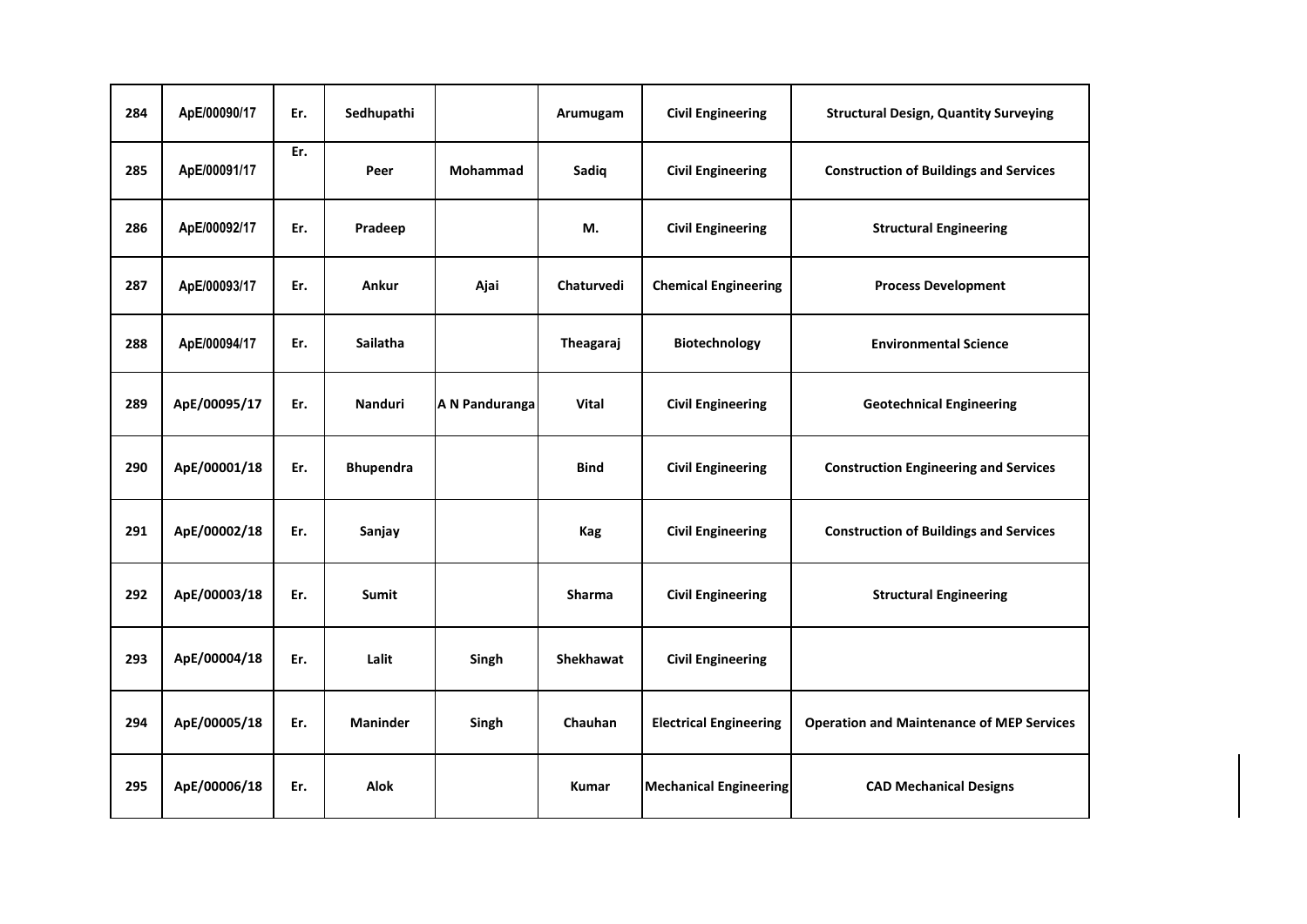| 296 | ApE/00007/18 | Er. | Prateek         |       | <b>Shree</b>      | <b>Civil Engineering</b>                                              | <b>Project Management</b>                                                      |
|-----|--------------|-----|-----------------|-------|-------------------|-----------------------------------------------------------------------|--------------------------------------------------------------------------------|
| 297 | ApE/00008/18 | Er. | <b>Abhishek</b> |       | <b>Srivastava</b> | <b>Civil Engineering</b>                                              | <b>Structural Engineering</b>                                                  |
| 298 | ApE/00009/18 | Er. | <b>Ibrahim</b>  |       | M. S.             | <b>Mechanical Engineering</b>                                         | <b>MEP Engineering</b>                                                         |
| 299 | ApE/00010/18 | Er. | <b>Shubham</b>  |       | <b>Srivastava</b> | <b>Mechanical Engineering</b>                                         | <b>Trenchless Technology</b>                                                   |
| 300 | ApE/00011/18 | Er. | <b>Manish</b>   |       | <b>Sharma</b>     | <b>Civil Engineering</b>                                              | <b>Construction of Building and Services, Highway</b><br>Engineering           |
| 301 | ApE/00012/18 | Er. | Jaswir          |       | Singh             | <b>Civil Engineering</b>                                              | <b>Construction of Buildings and Services, Quantity</b><br><b>Surveying</b>    |
| 302 | ApE/00013/18 | Er. | Pushpendra      |       | Chaudhary         | <b>Civil Engineering</b>                                              | <b>Concrete Engineering, Structural Engineering</b>                            |
| 303 | ApE/00014/18 | Er. | <b>Naveen</b>   | Kumar | <b>Sharma</b>     | <b>Civil Engineering</b>                                              | <b>Structural Engineering, Estimation &amp; Costing</b>                        |
| 304 | ApE/00015/18 | Er. | Erella          | Raja  | <b>Narendra</b>   | <b>Bio Medical</b><br><b>Engineering</b>                              | <b>Bio Medical Equipment Maintenance</b>                                       |
| 305 | ApE/00016/18 | Er. | Arnab           |       | <b>Deb</b>        | <b>Civil Engineering</b>                                              | <b>Construction of Building and Services, Structural</b><br><b>Engineering</b> |
| 306 | ApE/00017/18 | Er. | <b>Sachin</b>   | Kumar | Singh             | <b>Civil Engineering</b>                                              | <b>Structural Engineering, Valuation</b>                                       |
| 307 | ApE/00018/18 | Er. | <b>Mahesh</b>   |       | Pandey            | <b>Electronics and</b><br><b>Communications</b><br><b>Engineering</b> | <b>Communications Systems</b>                                                  |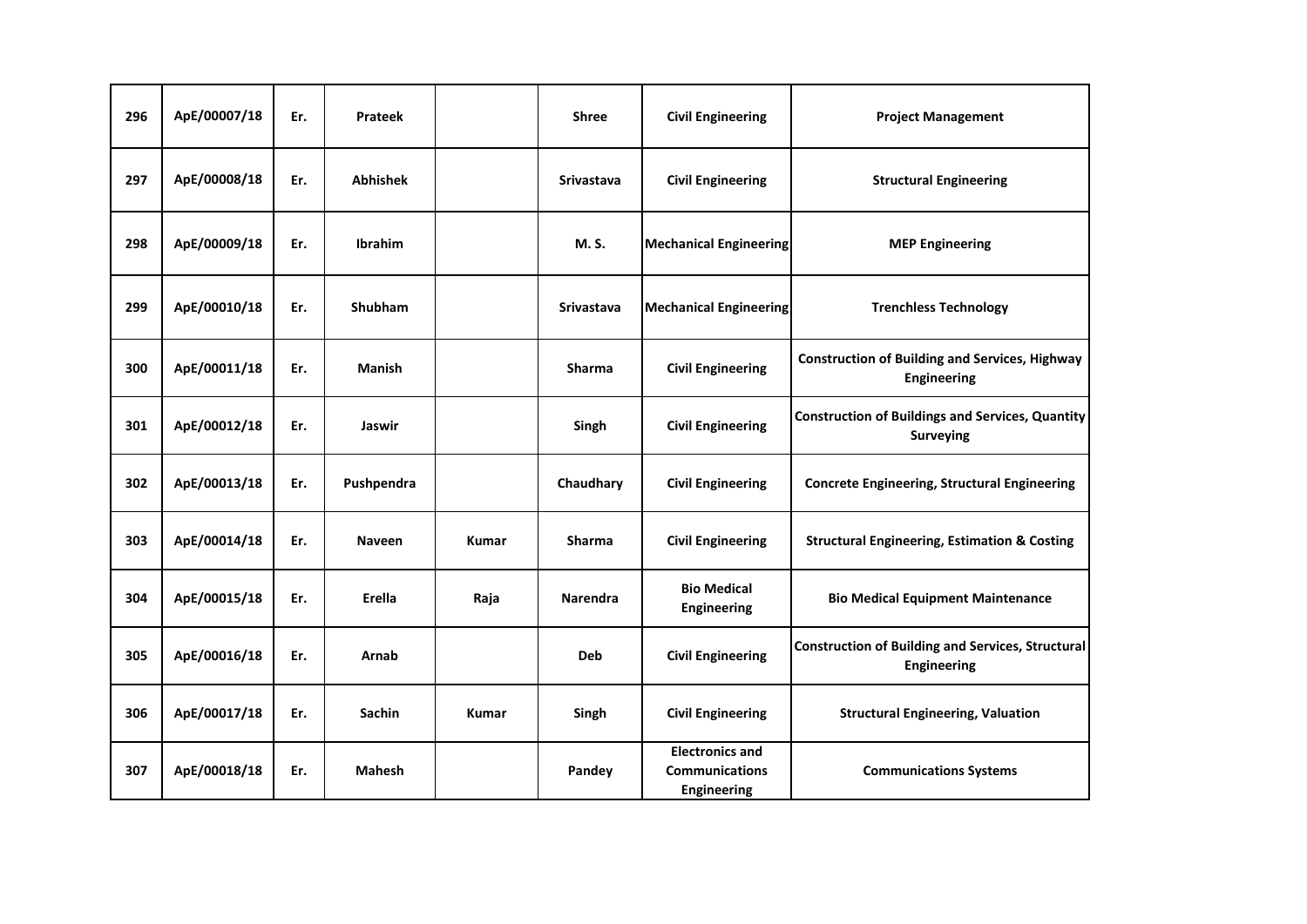| 308 | ApE/00019/18  | Er. | Anahat            |                 | <b>Vikram</b> | <b>Civil Engineering</b>      | <b>Construction of Buildings and Services</b>               |
|-----|---------------|-----|-------------------|-----------------|---------------|-------------------------------|-------------------------------------------------------------|
| 309 | ApE/00020/18  | Er. | Saroj             | <b>Kumar</b>    | Yadav         | <b>Mechanical Engineering</b> | <b>Automobile Engineering</b>                               |
| 310 | ApE/00021/18  | Er. | <b>Mithlesh</b>   |                 | <b>Kumar</b>  | <b>Mechanical Engineering</b> | <b>Operation and Maintenance of Machinery</b>               |
| 311 | ApE/00022/18  | Er. | <b>Shubham</b>    |                 | <b>Kumar</b>  | <b>Mechanical Engineering</b> | <b>Maintenance Engineering</b>                              |
| 312 | ApE/00023/18  | Er. | Velmurugan        |                 | N             | <b>Electrical Engineering</b> | <b>Transmission and Distribution of M V Supply</b>          |
| 313 | ApE/00024/18  | Er. | Kunal             |                 | Goyal         | <b>Mechanical Engineering</b> | <b>Industrial Engineering</b>                               |
| 314 | ApE/00025/18  | Er. | Jijo              |                 | Cherian       | <b>Electrical Engineering</b> | <b>Power System Engineering</b>                             |
| 315 | ApE/00026/18  | Er. | <b>Ankit</b>      | <b>Kumar</b>    | <b>Dixit</b>  | <b>Mechanical Engineering</b> | Designing & R/D                                             |
| 316 | ApE/00027/18  | Er. | Yash              | Rajendra        | Lalai         | <b>Civil Engineering</b>      | <b>Environmental Engineering</b>                            |
| 317 | ApE/00028/18  | Er. | <b>Shashank</b>   | <b>Bharat</b>   | Patel         | <b>Mechanical Engineering</b> | <b>Operation and Maintenance of Machinery</b>               |
| 318 | ApE/00029/18  | Er. | Pranay            |                 | <b>Dhar</b>   | <b>Civil Engineering</b>      | <b>Construction of Buildings and Services</b>               |
| 319 | ApE/00030/18  | Er. | Syed              | <b>Mohhamed</b> | <b>Tabrez</b> | <b>Civil Engineering</b>      | <b>Construction of Buildings and Services,</b><br>Valuation |
| 320 | ApE/00031/18) | Er. | <b>Karankumar</b> | Hiteshbhai      | <b>Sheth</b>  | <b>Electrical Engineering</b> | <b>Maintenance of Electrical Equipment</b>                  |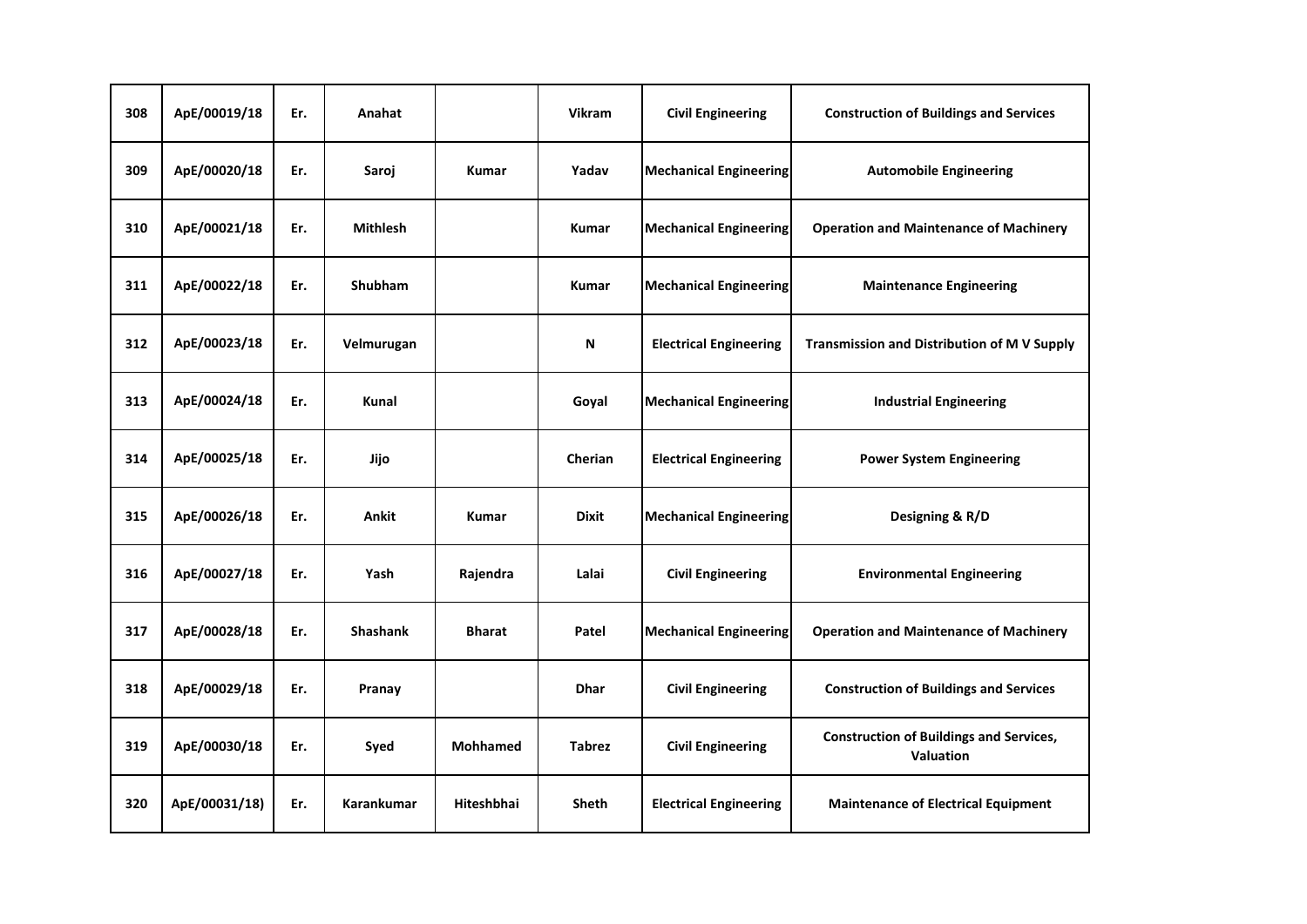| 321 | ApE/00032/18) | Er. | Abhinav         |               | Singhal        | <b>Civil Engineering</b>      | <b>Construction of Buildings and Services</b>                               |
|-----|---------------|-----|-----------------|---------------|----------------|-------------------------------|-----------------------------------------------------------------------------|
| 322 | ApE/00001/19) | Er. | K. Vanjimuthu   |               |                | <b>Civil Engineering</b>      | <b>Construction of Buildings and Services</b>                               |
| 323 | ApE/00002/19) | Er. | Prerit          |               | Aggarwal       | <b>Civil Engineering</b>      | <b>Building Construction and Services</b>                                   |
| 324 | ApE/00003/19) | Er. | <b>Shaik</b>    | Layeeq        | Ahamed         | <b>Civil Engineering</b>      | <b>Construction of Buildings and Services, Quantity</b><br><b>Surveying</b> |
| 325 | ApE/00004/19) | Er. | <b>Sivanesh</b> |               | D              | <b>Civil Engineering</b>      | <b>Construction of Buildings and Services</b>                               |
| 326 | ApE/00005/19) | Er. | <b>Babita</b>   |               | Paul           | <b>Civil Engineering</b>      | <b>Transportation Engineering</b>                                           |
| 327 | ApE/00006/19) | Er. | Ayush           | Jaiprakash    | Gupta          | <b>Civil Engineering</b>      | <b>Project Monitoring</b>                                                   |
| 328 | ApE/00007/19) | Er. | Md.             | <b>Nasir</b>  | Ansari         | <b>Civil Engineering</b>      | <b>Construction of Buildings and Services</b>                               |
| 329 | ApE/00008/19) | Er. | Pandi           |               | Selvi          | <b>Civil Engineering</b>      | <b>Quantity Surveying</b>                                                   |
| 330 | ApE/00009/19) | Er. | Ketan           | <b>Sudhir</b> | <b>Kalambe</b> | <b>Civil Engineering</b>      | <b>Construction of Buildings and Services</b>                               |
| 331 | ApE/00010/19) | Er. | <b>Krishna</b>  | Prasad        | S              | <b>Civil Engineering</b>      | <b>Hydraulics and Water Resources</b>                                       |
| 332 | ApE/00011/19) | Er. | <b>Nikhil</b>   | <b>Nadh</b>   | <b>V.S.</b>    | <b>Civil Engineering</b>      | <b>Structural Engineering</b>                                               |
| 333 | ApE/00012/19) | Er. | Gangeswaran     |               | Thangadurai    | <b>Electrical Engineering</b> | <b>Transmission &amp; Distribution</b>                                      |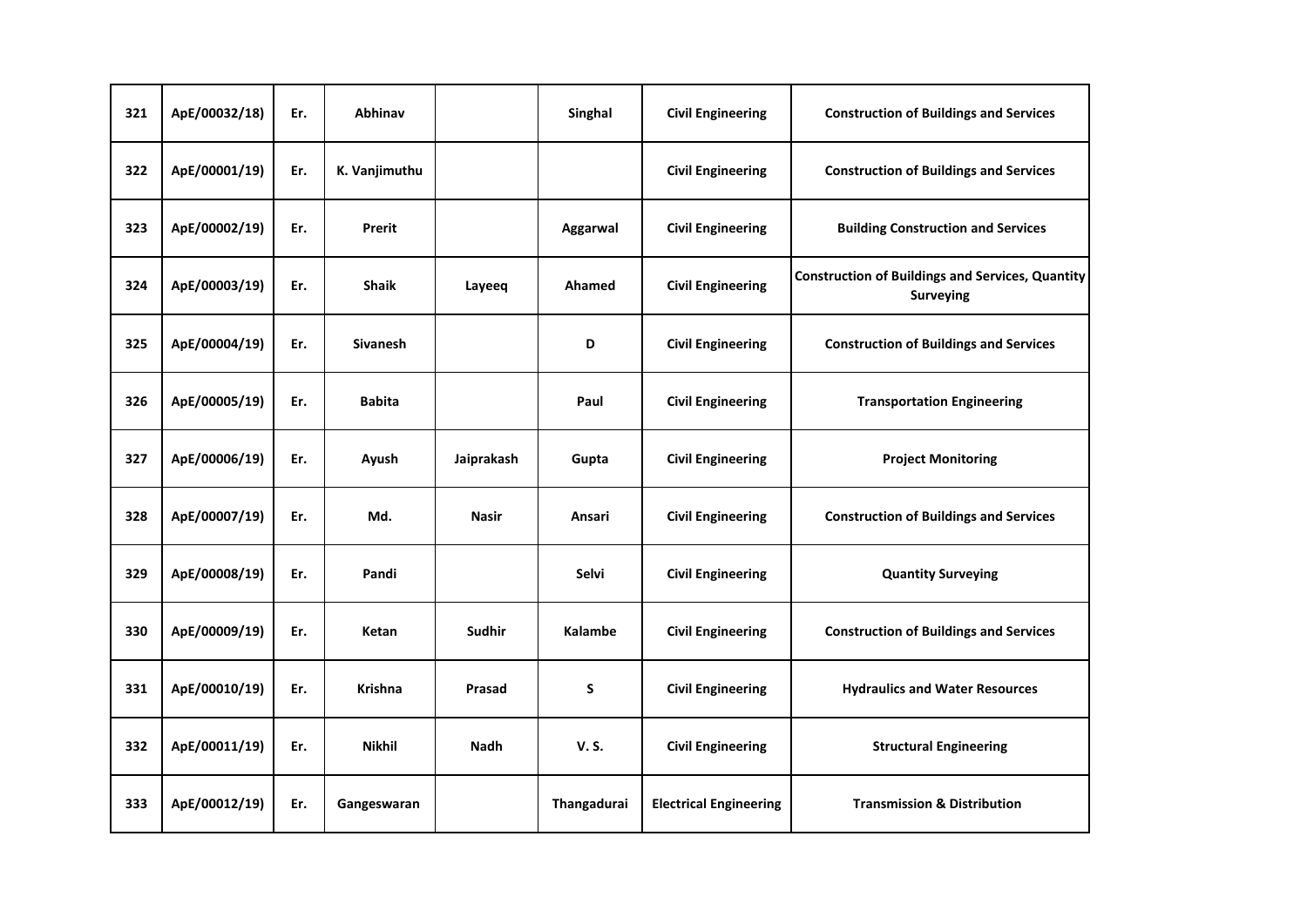| 334 | ApE/00013/19 | Er. | Parmar           | Parth           | <b>Bharat Kumar</b> | <b>Electronics and</b><br>Communication                 | <b>Communication Systems</b>                           |
|-----|--------------|-----|------------------|-----------------|---------------------|---------------------------------------------------------|--------------------------------------------------------|
| 335 | ApE/00014/19 | Er. | Pradeep          | <b>Kumar</b>    | Saxena              | <b>Civil Engineering</b>                                | <b>Structural Engineering, Valuation of Properties</b> |
| 336 | ApE/00015/19 | Er. | Mohan            |                 | <b>Kumar</b>        | <b>Mechanical Engineering</b>                           |                                                        |
| 337 | ApE/00016/19 | Er. | Chanda           |                 | <b>Athish Kumar</b> | <b>Mechanical Engineering</b>                           | <b>Refrigeration and Air Conditioning</b>              |
| 338 | ApE/00017/19 | Er. | <b>Male</b>      |                 | Ramesh              | <b>Civil Engineering</b>                                | <b>Construction of Buildings and Services</b>          |
| 339 | ApE/00018/19 | Er. | Sarath           |                 | В.                  | <b>Mechanical Engineering</b>                           | <b>Project Management</b>                              |
| 340 | ApE/00019/19 | Er. | <b>Mayank</b>    |                 | <b>Kaushik</b>      | <b>Civil Engineering</b>                                | <b>Project Management, Valuation</b>                   |
| 341 | ApE/00020/19 | Er. | <b>Starsingh</b> | <b>Nebiston</b> | S.                  | <b>Mechanical Engineering</b>                           | <b>Project Management</b>                              |
| 342 | ApE/00021/19 | Er. | Uthayakumar      |                 | А.                  | <b>Electrical and</b><br><b>Electronics Engineering</b> | <b>Electrical Services in Buildings</b>                |
| 343 | ApE/00022/19 | Er. | Saravanakumar    |                 | К.                  | <b>Civil Engineering</b>                                | <b>Construction of Buildings and Services</b>          |
| 344 | ApE/00001/20 | Er. | <b>Halic</b>     |                 | Abubakker           | <b>Civil Engineering</b>                                | <b>Construction of Buildings and Services</b>          |
| 345 | ApE/00002/20 | Er. | <b>Deepak</b>    |                 | <b>Bhati</b>        | <b>Civil Engineering</b>                                | <b>Construction of Buildings and Services</b>          |
| 346 | ApE/00003/20 | Er. | Arif             | Ali             | S. P.               | <b>Mechanical Engineering</b>                           | <b>Maintenance Engineering</b>                         |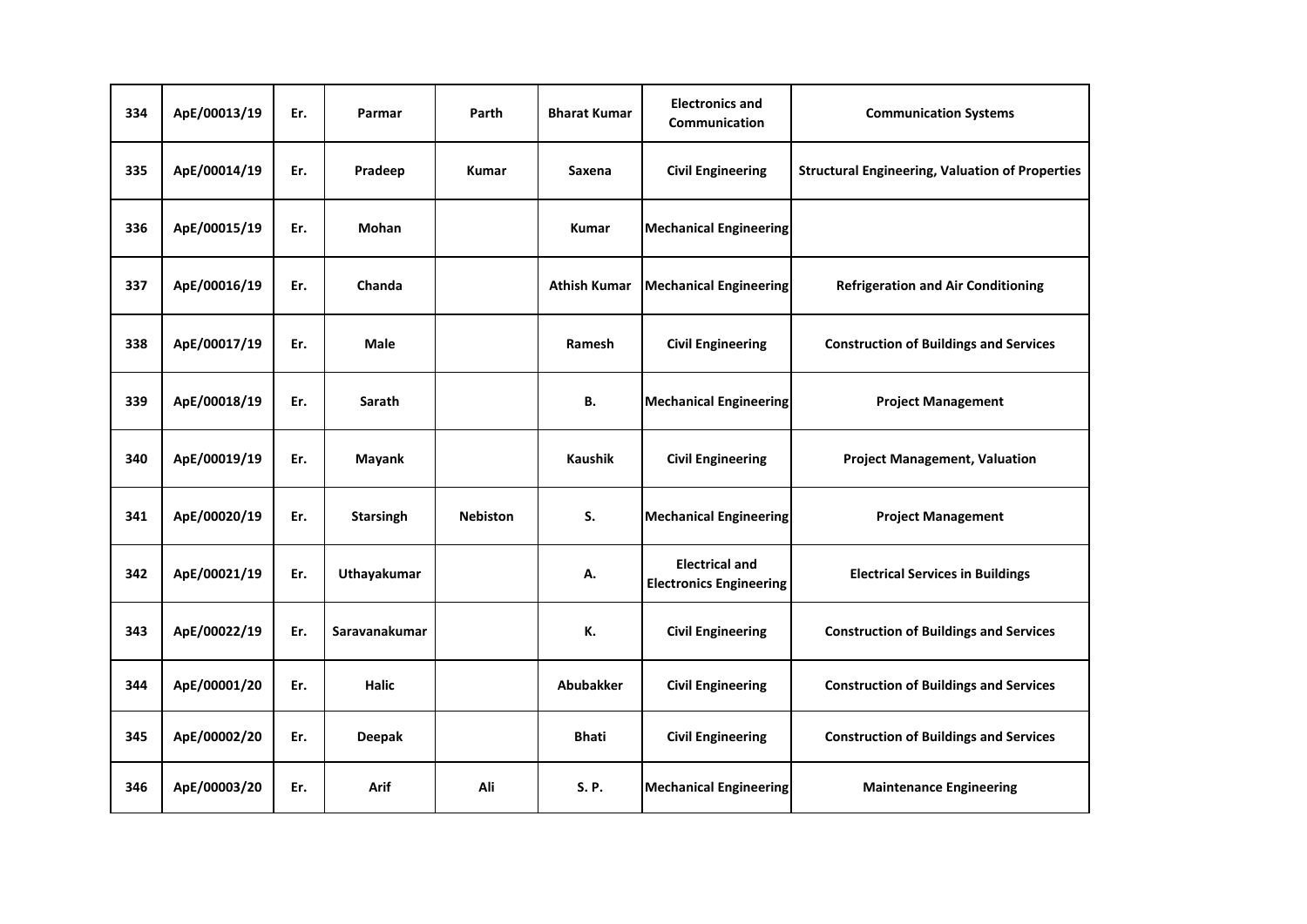| 347 | ApE/00004/20 | Er. | Rahul           |                | Ramachandran   | <b>Electrical Engineering</b>                                 | <b>Electrical Services in Buildings</b>              |
|-----|--------------|-----|-----------------|----------------|----------------|---------------------------------------------------------------|------------------------------------------------------|
| 348 | ApE/00005/20 | Er. | <b>Satish</b>   | Chandra        | Joshi          | <b>Civil Engineering</b>                                      | <b>Structural Engineering, Valuation</b>             |
| 349 | ApE/00006/20 | Er. | Pramod          |                | Kumar          | <b>Civil Engineering</b>                                      | <b>Structural Engineering</b>                        |
| 350 | ApE/00007/20 | Er. | <b>Ashish</b>   |                | <b>Kumar</b>   | <b>Computer Science and</b><br><b>Engineering</b>             | System Maintenance, Data Management                  |
| 351 | ApE/00008/20 | Er. | R.              |                | <b>Sivadas</b> | <b>Civil Engineering</b>                                      | <b>Contract Management, Purchase Management</b>      |
| 352 | ApE/00009/20 | Er. | <b>Shivam</b>   |                | Vashistha      | <b>Civil Engineering</b>                                      | <b>Construction of Buildings and Services</b>        |
| 353 | ApE/00010/20 | Er. | Obulapu         |                | Indraja        | <b>Civil Engineering</b>                                      | <b>Construction of Buildings and Services</b>        |
| 354 | ApE/00011/20 | Er. | Alampur         |                | Monica         | <b>Civil Engineering</b>                                      | <b>Construction of Buildings and Services</b>        |
| 355 | ApE/00012/20 | Er. | <b>Bhawani</b>  | <b>Shanker</b> | Guru           | <b>Civil Engineering</b>                                      | <b>Land And Building Valuation</b>                   |
| 356 | ApE/00013/20 | Er. | <b>Abhishek</b> |                | Gahlawat       | <b>Civil Engineering</b>                                      | <b>Highway Engineering</b>                           |
| 357 | ApE/00014/20 | Er. | Krishna         | <b>Kumar</b>   | <b>Sharma</b>  | <b>Civil Engineering</b>                                      | <b>Construction of Buildings and Services</b>        |
| 358 | ApE/00015/20 | Er. | Sharath         | К.             | N.             | <b>Electronics and</b><br>Communication<br><b>Engineering</b> | <b>Testing of Electronics Devises and Equipments</b> |
| 359 | ApE/00001/21 | Er. | Rajeswari       |                | Dandsena       | <b>Civil Engineering</b>                                      | <b>Construction of Buildings and Services</b>        |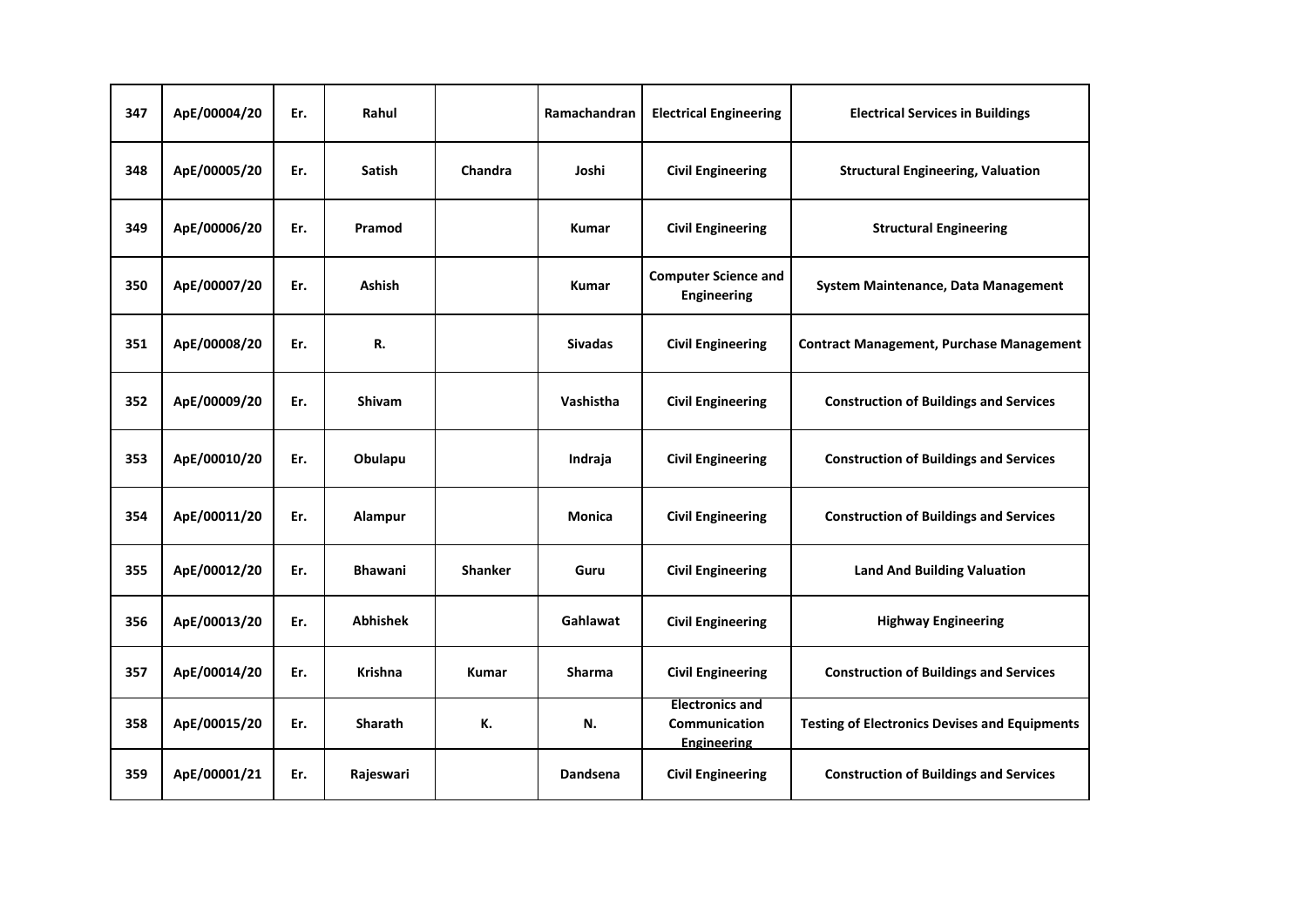| 360 | ApE/00002/21 | Er. | Vikramsingh       | Shankarsingh  | Rajput        | <b>Civil Engineering</b>                | <b>Construction of Buildings and Services</b>                                                           |
|-----|--------------|-----|-------------------|---------------|---------------|-----------------------------------------|---------------------------------------------------------------------------------------------------------|
| 361 | ApE/00003/21 | Er. | Sankalp           |               | <b>Tiwari</b> | <b>Civil Engineering</b>                | <b>Project Management</b>                                                                               |
| 362 | ApE/00004/21 | Er. | Mahapatruni       |               | Suryamu       | <b>Civil Engineering</b>                | Project Management, Water Irrigation &<br><b>Planning Management</b>                                    |
| 363 | ApE/00005/21 | Er. | Sandeep           |               | Jaglan        | <b>Civil Engineering</b>                | <b>Surveying, Quality Estimate</b>                                                                      |
| 364 | ApE/00006/21 | Er. | Jyoti             | Prakash       | Rout          | <b>Civil Engineering</b>                | <b>Construction of Buildings and Services</b>                                                           |
| 365 | ApE/00007/21 | Er. | <b>Vivekanand</b> |               | Sahana        | <b>Civil Engineering</b>                | <b>Construction of Buildings and Services</b>                                                           |
| 366 | ApE/00008/21 | Er. | Pramod            |               | Rathor        | <b>Automobile</b><br><b>Engineering</b> | <b>Plant &amp; Machinery Maintenance Engineering</b>                                                    |
| 367 | ApE/00009/21 | Er. | Amarjit           | <b>Kumar</b>  | Mehta         | <b>Mechanical Engineering</b>           | Health, Safety and Environment Engineering                                                              |
| 368 | ApE/00010/21 | Er. | Anurag            |               | <b>Adarsh</b> | <b>Civil Engineering</b>                | <b>Construction of Buildings and Services</b>                                                           |
| 369 | ApE/00011/21 | Er. | Anurag            | Singh         | Rajput        | <b>Mechanical Engineering</b>           | <b>Fabrication and Installation of MS Pipings</b>                                                       |
| 370 | ApE/00012/21 | Er. | <b>Bhaskar</b>    |               | <b>Moitra</b> | <b>Civil Engineering</b>                | <b>Construction of Buildings and Services</b>                                                           |
| 371 | ApE/00013/21 | Er. | Chandan           |               | Kar           | <b>Civil Engineering</b>                | <b>Construction of Buildings and Services</b>                                                           |
| 372 | ApE/00014/21 | Er. | <b>Prantik</b>    |               | Das           | <b>Electrical Engineering</b>           | Installation, Testing and Commissioning of<br><b>Electrical and Electronics in Pipelines Facilities</b> |
| 373 | ApE/00015/21 | Er. | Varotariya        | <b>Hardas</b> | Punja         | <b>Mechanical Engineering</b>           | <b>Project Management</b>                                                                               |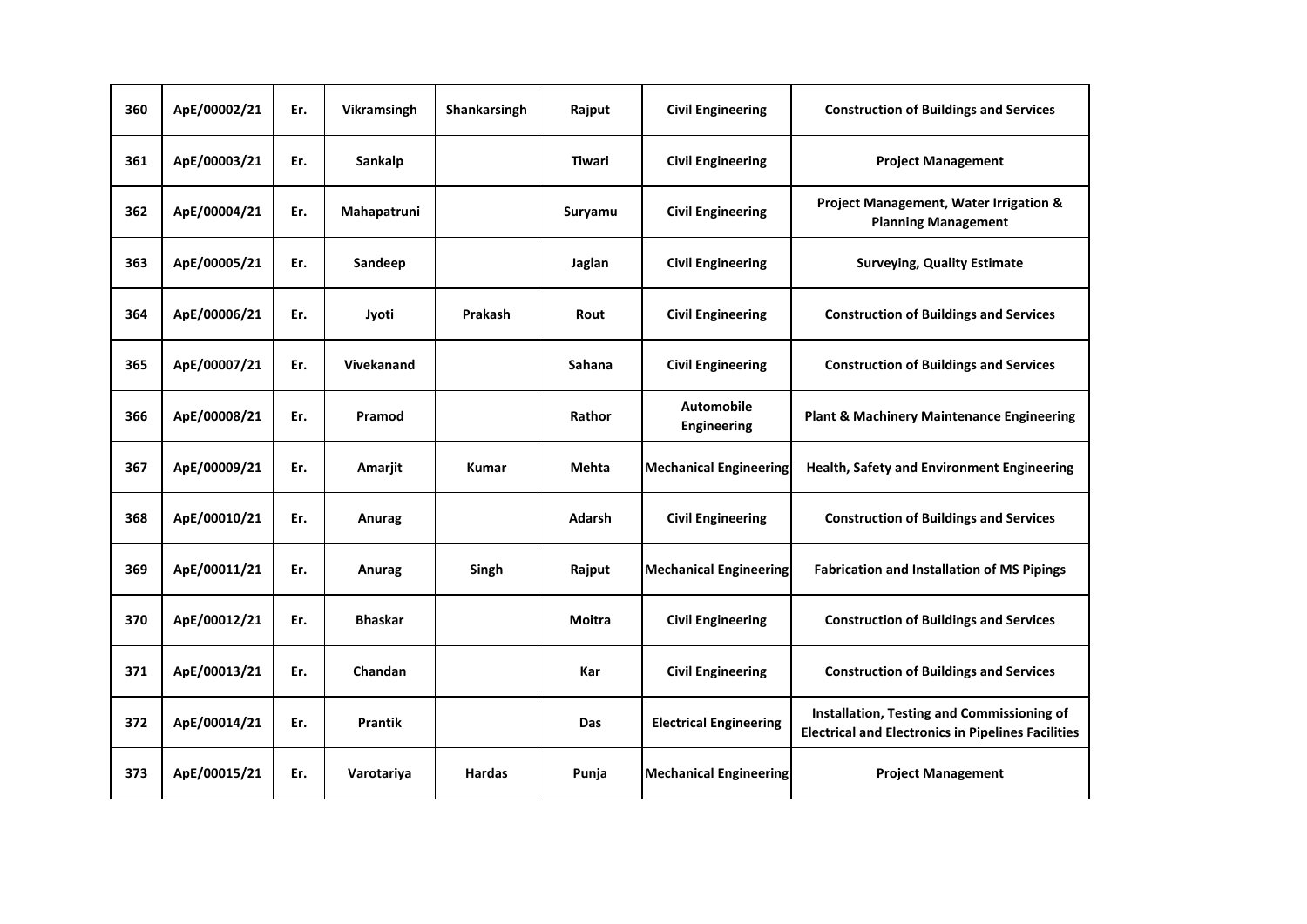| 374 | ApE/00016/21 | Er. | Sayan           |          | Pathar          | <b>Civil Engineering</b>                                | <b>Surveying</b>                                                     |
|-----|--------------|-----|-----------------|----------|-----------------|---------------------------------------------------------|----------------------------------------------------------------------|
| 375 | ApE/00017/21 | Er. | <b>Shahrukh</b> |          | <b>Khan</b>     | <b>Civil Engineering</b>                                | <b>Construction of Buildings and Services</b>                        |
| 376 | ApE/00018/21 | Er. | Harshal         | Ashokrao | Guhukar         | <b>Civil Engineering</b>                                | <b>Construction of Buildings and Services, Project</b><br>Management |
| 377 | ApE/00019/21 | Er. | Aman            |          | Ghagre          | <b>Civil Engineering</b>                                | <b>Construction of Buildings and Services</b>                        |
| 378 | ApE/00020/21 | Er. | Vinay           |          | Singh           | <b>Civil Engineering</b>                                | <b>Roads and Highway Engineering</b>                                 |
| 379 | ApE/00021/21 | Er. | <b>Shuvam</b>   |          | Shingh          | <b>Dairy Engineering</b>                                | Dairy Process Engineering and Management                             |
| 380 | ApE/00022/21 | Er. | <b>Bibek</b>    |          | Singh           | <b>Dairy Engineering</b>                                | <b>Dairy Process Engineering</b>                                     |
| 381 | ApE/00023/21 | Er. | Prabhu          |          | <b>SM</b>       | <b>Electrical and</b><br><b>Electronics Engineering</b> | Design Hardware, System Administration                               |
| 382 | ApE/00024/21 | Er. | <b>Senthil</b>  |          | <b>Kumar M</b>  | <b>Mechanical Engineering</b>                           | <b>Machine Operation</b>                                             |
| 383 | ApE/00025/21 | Er. | Karthickraja    |          | $\mathsf{v}$    | <b>Mechanical Engineering</b>                           | <b>Machine Operation</b>                                             |
| 384 | ApE/00026/21 | Er. | Prakash         |          | P               | <b>Mechanical Engineering</b>                           | <b>Quality Engineering, Quality Control</b>                          |
| 385 | ApE/00027/21 | Er. | <b>Dushyant</b> | Pratap   | Chauhan         | <b>Civil Engineering</b>                                | <b>Construction of Buildings and Services</b>                        |
| 386 | ApE/00028/21 | Er. | <b>Saikat</b>   |          | <b>Bhandari</b> | <b>Electrical Engineering</b>                           | <b>Power Electronics, Power System Engineering</b>                   |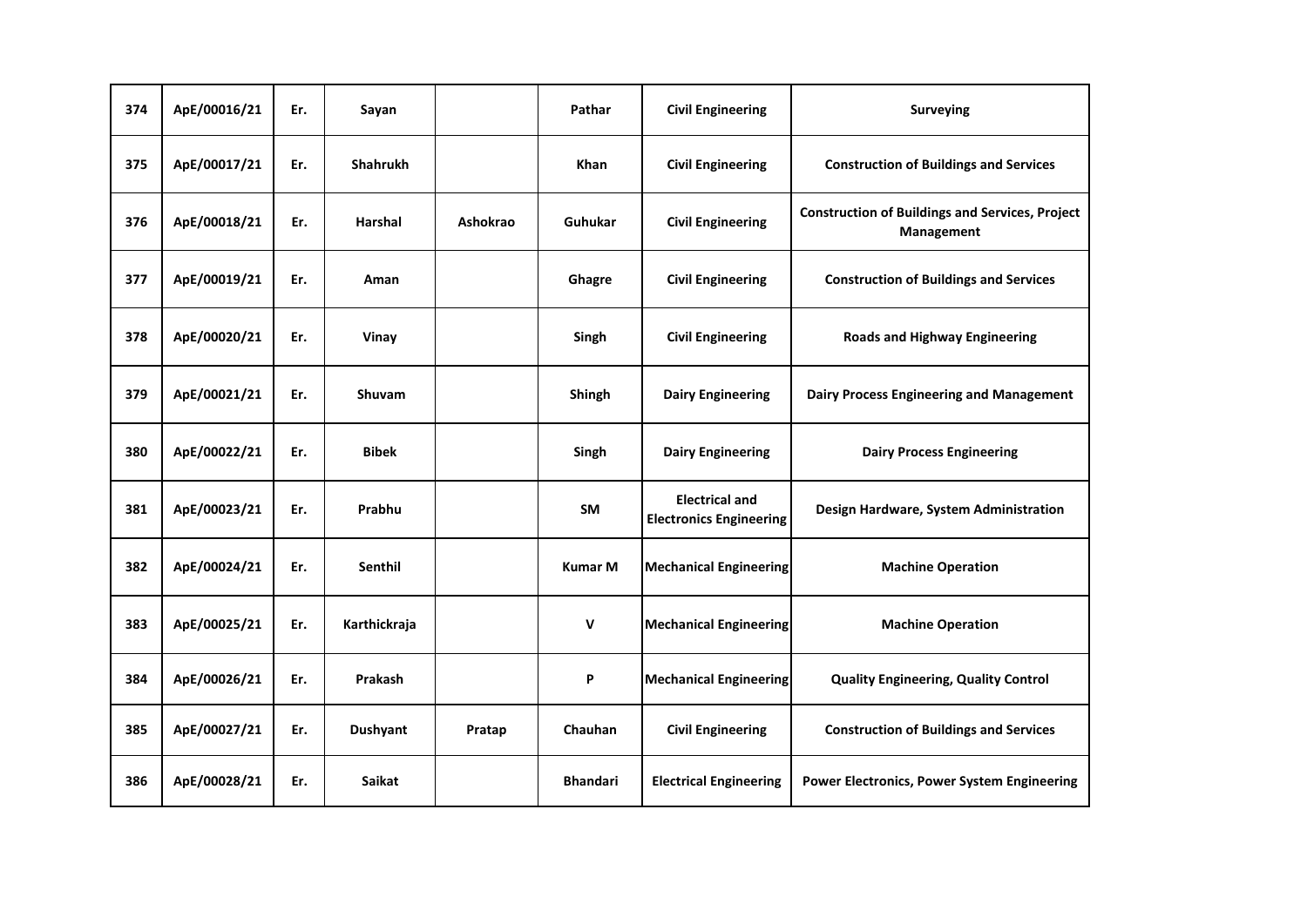| 387 | ApE/00001/22 | Er. | Gaddamadugu        | Suneel       | <b>Kumar</b>    | <b>Civil Engineering</b>                                  | <b>Construction of Buildings and Services</b>                                                                  |
|-----|--------------|-----|--------------------|--------------|-----------------|-----------------------------------------------------------|----------------------------------------------------------------------------------------------------------------|
| 388 | ApE/00002/22 | Er. | Tejas              | Rajeshwar    | Yenurwar        | <b>Civil Engineering</b>                                  | <b>Construction of Buildings and Services</b>                                                                  |
| 389 | ApE/00003/22 | Er. | Poonam             |              | Yadav           | <b>Civil Engineering</b>                                  | Highway Engineering, Construction, Design and<br><b>Supervision of Highway Projects, Bridge</b><br>Engineering |
| 390 | ApE/00004/22 | Er. | <b>Er Virendra</b> | Singh        | Negi            | <b>Civil Engineering</b>                                  | <b>Drawing And Review of Bridges and Structures</b>                                                            |
| 391 | ApE/00005/22 | Er. | <b>Er Bhushan</b>  |              | <b>Boharpi</b>  | Architecture<br>Engineering                               | <b>Highway Designs and Drawings, Building</b><br><b>Estimation and Costing</b>                                 |
| 392 | ApE/00006/22 | Er. | Er Vijay           | Kumar        | <b>Dixit</b>    | <b>Civil Engineering</b>                                  | <b>Land Acquisition</b>                                                                                        |
| 393 | ApE/00007/22 | Er. | Vishnu             | Prasad       | <b>Damade</b>   | <b>Civil Engineering</b>                                  | Land Aqusition, Electrical Work of Highway<br>Project, Design Work                                             |
| 394 | ApE/00008/22 | Er. | <b>Vishwesh</b>    |              | <b>Mudatiar</b> | <b>Mechanical Engineering</b>                             | <b>Construction Planning &amp; Monitoring, Quantity</b><br><b>Surveying in Sewage Projects</b>                 |
| 395 | ApE/00009/22 | Er. | <b>Nabu</b>        |              | Sankar S.       | <b>Electrical &amp; Electronics</b><br><b>Engineering</b> | <b>Maintenance, Commissioning and Testing</b>                                                                  |
| 396 | ApE/00010/22 | Er. | <b>Dharahas</b>    | <b>Kumar</b> | Itikarlappalli  | <b>Civil Engineering</b>                                  | Horizontal Directional Drilling, Execution of STP,<br><b>Pipe Laying</b>                                       |
| 397 | ApE/00011/22 | Er. | <b>Rishabh</b>     |              | Gupta           | <b>Mechanical Engineering</b>                             | Underground Pipeline Projects, Suveying and<br><b>Road Restoration</b>                                         |
| 398 | ApE/00012/22 | Er. | Senthil            |              | Raman K.        | <b>Civil Engineering</b>                                  | Sewar Systems, Surveying, Water Supply                                                                         |
| 399 | ApE/00013/22 | Er. | <b>Shubham</b>     |              | <b>Kumar</b>    | <b>Civil Engineering</b>                                  | <b>Construction of Buildings and Services,</b><br><b>Execution</b>                                             |